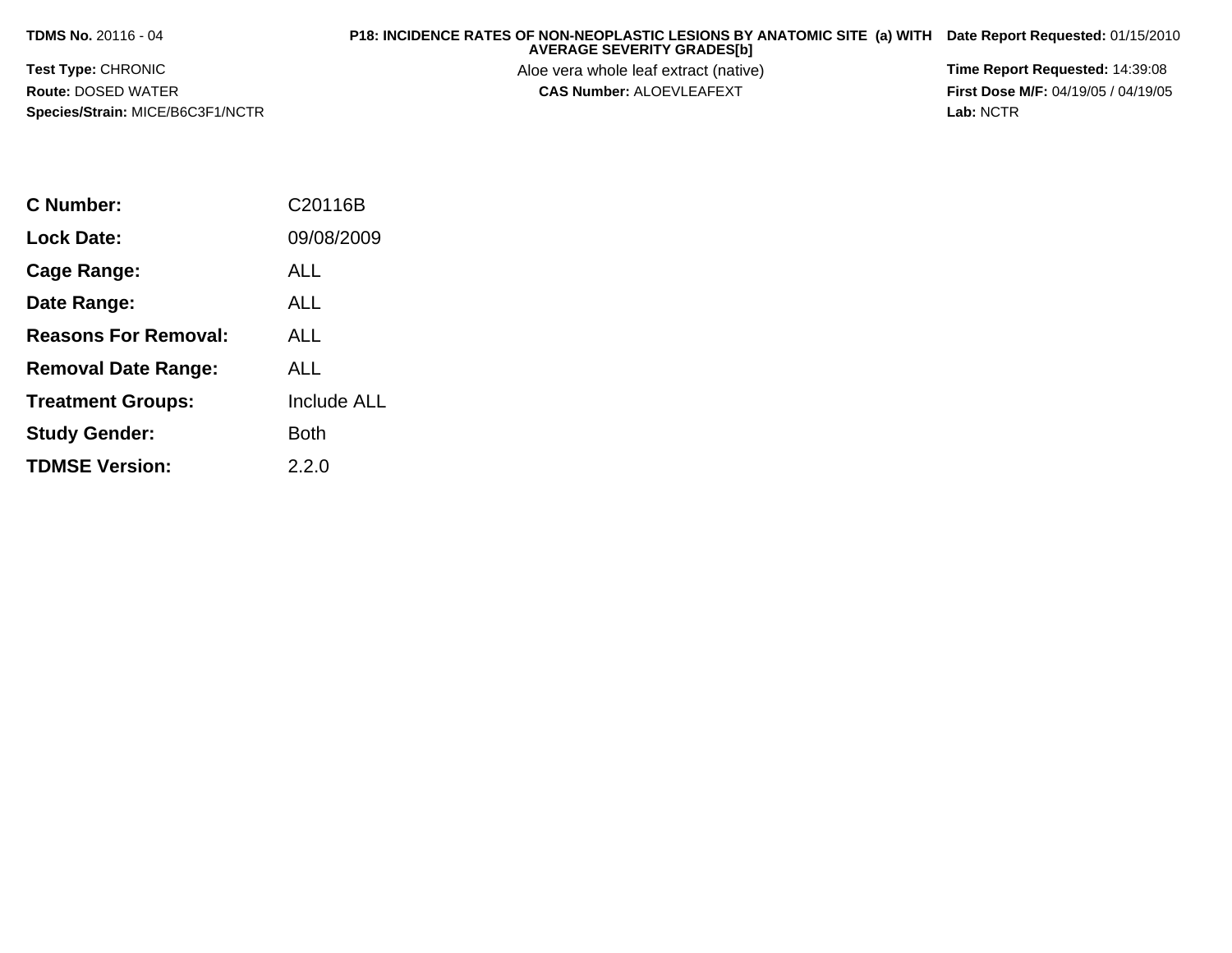| TDMS No. 20116 - 04                                      |                      | P18: INCIDENCE RATES OF NON-NEOPLASTIC LESIONS BY ANATOMIC SITE (a) WITH Date Report Requested: 01/15/2010 |                                 |                         |                                     |  |
|----------------------------------------------------------|----------------------|------------------------------------------------------------------------------------------------------------|---------------------------------|-------------------------|-------------------------------------|--|
| Test Type: CHRONIC                                       |                      | Aloe vera whole leaf extract (native)                                                                      |                                 |                         |                                     |  |
| Route: DOSED WATER                                       |                      |                                                                                                            | <b>CAS Number: ALOEVLEAFEXT</b> |                         | First Dose M/F: 04/19/05 / 04/19/05 |  |
| Species/Strain: MICE/B6C3F1/NCTR                         |                      |                                                                                                            |                                 |                         | Lab: NCTR                           |  |
| C57BL/6N XC3H/HEN MTV-NCTR MICE MALE                     | <b>CONTROL WATER</b> | <b>ALOEWHOLLEAF 1.0</b>                                                                                    | <b>ALOEWHOLLEAF 2.0</b>         | <b>ALOEWHOLLEAF 3.0</b> |                                     |  |
| <b>Disposition Summary</b>                               |                      |                                                                                                            |                                 |                         |                                     |  |
| <b>Animals Initially In Study</b><br><b>Early Deaths</b> | 48                   | 48                                                                                                         | 48                              | 48                      |                                     |  |
| <b>Moribund Sacrifice</b>                                | 16                   | 16                                                                                                         | 23                              | 15                      |                                     |  |
| <b>Natural Death</b>                                     |                      | $\mathbf{2}$                                                                                               | 4                               | 4                       |                                     |  |
| <b>Survivors</b>                                         |                      |                                                                                                            |                                 |                         |                                     |  |
| <b>Natural Death</b>                                     | $\mathbf 1$          | $\mathbf{1}$                                                                                               |                                 | $\mathbf{1}$            |                                     |  |
| <b>Terminal Sacrifice</b>                                | 31                   | 28                                                                                                         | 21                              | 28                      |                                     |  |
| <b>Animals Examined Microscopically</b>                  | 48                   | 47                                                                                                         | 48                              | 48                      |                                     |  |
| <b>ALIMENTARY SYSTEM</b>                                 |                      |                                                                                                            |                                 |                         |                                     |  |
| Esophagus                                                | (48)                 | (46)                                                                                                       | (47)                            | (47)                    |                                     |  |
| Gallbladder                                              | (46)                 | (43)                                                                                                       | (45)                            | (43)                    |                                     |  |
| Intestine Large, Ascending Colon                         | (47)                 | (44)                                                                                                       | (45)                            | (42)                    |                                     |  |
| Goblet Cell, Hyperplasia                                 | 2[1.0]               | 16 [1.3]                                                                                                   | 20 [1.6]                        | 19 [1.6]                |                                     |  |
| Intestine Large, Cecum                                   | (47)                 | (44)                                                                                                       | (44)                            | (43)                    |                                     |  |
| Hyperplasia, Lymphoid                                    | 2[2.0]               |                                                                                                            |                                 |                         |                                     |  |
| Goblet Cell, Hyperplasia                                 |                      |                                                                                                            |                                 | 1[1.0]                  |                                     |  |
| Intestine Large, Descending Colon                        | (47)                 | (44)                                                                                                       | (45)                            | (43)                    |                                     |  |
| Goblet Cell, Hyperplasia                                 |                      | 7[1.3]                                                                                                     | 12 [1.5]                        | 17 [1.4]                |                                     |  |
| Intestine Large, Transverse Colon                        | (47)                 | (44)                                                                                                       | (45)                            | (43)                    |                                     |  |
| Goblet Cell, Hyperplasia                                 | 4 [1.0]              | 14 [1.4]                                                                                                   | 21 [1.7]                        | 22 [1.6]                |                                     |  |
| Intestine Small, Duodenum                                | (47)                 | (44)                                                                                                       | (44)                            | (44)                    |                                     |  |
| Intestine Small, Ileum                                   | (47)                 | (44)                                                                                                       | (45)                            | (43)                    |                                     |  |
| Hyperplasia, Lymphoid                                    | 1[2.0]               |                                                                                                            |                                 |                         |                                     |  |
| Intestine Small, Jejunum                                 | (47)                 | (44)                                                                                                       | (43)                            | (43)                    |                                     |  |
| Hyperplasia, Lymphoid                                    |                      |                                                                                                            | 1[3.0]                          | 1[2.0]                  |                                     |  |
| Liver                                                    | (47)                 | (46)                                                                                                       | (47)                            | (46)                    |                                     |  |
| Angiectasis                                              |                      |                                                                                                            |                                 | 1[2.0]                  |                                     |  |
| <b>Basophilic Focus</b>                                  | $\bf 8$              | 6                                                                                                          | 5                               | 5                       |                                     |  |
| Basophilic Focus, Multiple                               |                      |                                                                                                            |                                 | 1                       |                                     |  |
| Congestion                                               | 1[1.0]               |                                                                                                            |                                 |                         |                                     |  |
| Cyst                                                     | 1[2.0]               |                                                                                                            |                                 | 1[2.0]                  |                                     |  |
| Deformity                                                | $\overline{1}$       |                                                                                                            |                                 |                         |                                     |  |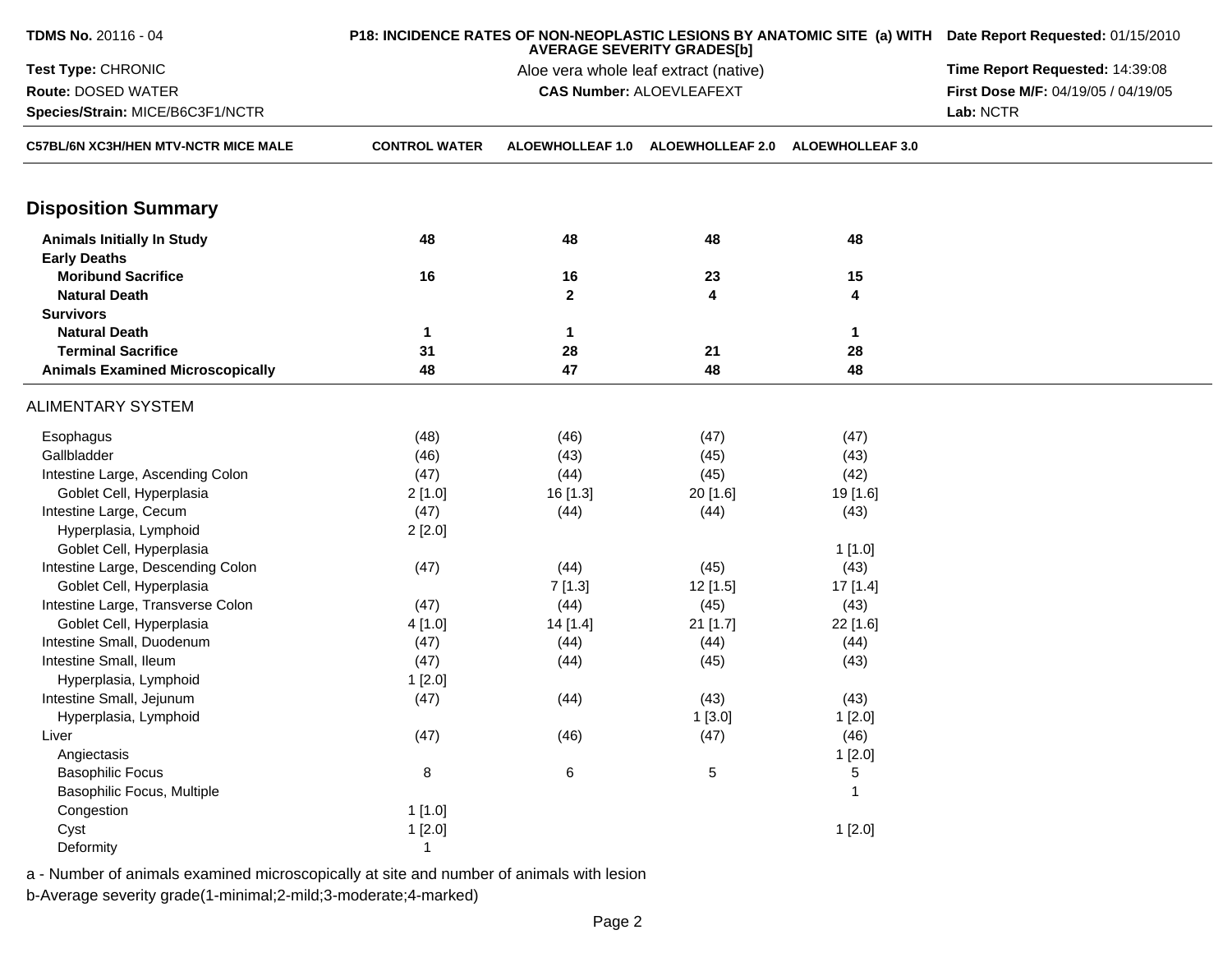| TDMS No. 20116 - 04                         |                      | P18: INCIDENCE RATES OF NON-NEOPLASTIC LESIONS BY ANATOMIC SITE (a) WITH Date Report Requested: 01/15/2010<br>Time Report Requested: 14:39:08 |                                                    |          |                                     |
|---------------------------------------------|----------------------|-----------------------------------------------------------------------------------------------------------------------------------------------|----------------------------------------------------|----------|-------------------------------------|
| Test Type: CHRONIC                          |                      |                                                                                                                                               |                                                    |          |                                     |
| Route: DOSED WATER                          |                      |                                                                                                                                               | <b>CAS Number: ALOEVLEAFEXT</b>                    |          | First Dose M/F: 04/19/05 / 04/19/05 |
| Species/Strain: MICE/B6C3F1/NCTR            |                      |                                                                                                                                               |                                                    |          | Lab: NCTR                           |
| <b>C57BL/6N XC3H/HEN MTV-NCTR MICE MALE</b> | <b>CONTROL WATER</b> |                                                                                                                                               | ALOEWHOLLEAF 1.0 ALOEWHOLLEAF 2.0 ALOEWHOLLEAF 3.0 |          |                                     |
| Degeneration, Cystic                        | 1[2.0]               |                                                                                                                                               |                                                    |          |                                     |
| <b>Eosinophilic Focus</b>                   | $\mathbf{1}$         |                                                                                                                                               |                                                    |          |                                     |
| Fatty Change                                | 1[3.0]               |                                                                                                                                               |                                                    |          |                                     |
| Infiltration Cellular, Lymphocyte           | 1[1.0]               | 1[1.0]                                                                                                                                        | 2[1.0]                                             | 4[1.3]   |                                     |
| Infiltration Cellular, Polymorphonuclear    |                      |                                                                                                                                               |                                                    | 1[2.0]   |                                     |
| Inflammation, Chronic Active                | 1[2.0]               | 1[1.0]                                                                                                                                        | 1[1.0]                                             | 3[2.3]   |                                     |
| Karyomegaly                                 |                      |                                                                                                                                               |                                                    | 1[4.0]   |                                     |
| <b>Mixed Cell Focus</b>                     | 3                    |                                                                                                                                               |                                                    |          |                                     |
| Necrosis                                    |                      | 1[4.0]                                                                                                                                        | 1[2.0]                                             | 1[3.0]   |                                     |
| <b>Tension Lipidosis</b>                    |                      | 7[1.4]                                                                                                                                        | 4[1.3]                                             | 2[1.0]   |                                     |
| Thrombus                                    |                      | 1[4.0]                                                                                                                                        |                                                    |          |                                     |
| Vacuolization Cytoplasmic                   | 3[1.0]               | 2[1.0]                                                                                                                                        | 2[2.0]                                             | 2[2.0]   |                                     |
| Mesentery                                   | (0)                  | (4)                                                                                                                                           | (2)                                                | (4)      |                                     |
| Fat, Necrosis                               |                      | 4[3.8]                                                                                                                                        | 2[2.5]                                             | 3[3.0]   |                                     |
| Pancreas                                    | (47)                 | (46)                                                                                                                                          | (47)                                               | (45)     |                                     |
| Infiltration Cellular, Lymphocyte           | 2[2.0]               | 3[1.0]                                                                                                                                        | 1[1.0]                                             | 4[1.5]   |                                     |
| Vacuolization Cytoplasmic                   | 1[1.0]               | 2[1.0]                                                                                                                                        | 3[1.3]                                             | 1[1.0]   |                                     |
| Acinus, Degeneration                        | 3[1.3]               | 2[2.0]                                                                                                                                        |                                                    |          |                                     |
| Duct, Dilatation                            |                      |                                                                                                                                               | 1[4.0]                                             |          |                                     |
| <b>Salivary Glands</b>                      | (48)                 | (45)                                                                                                                                          | (46)                                               | (45)     |                                     |
| Infiltration Cellular, Lymphocyte           | 39 [1.3]             | 31[1.4]                                                                                                                                       | 23 [1.2]                                           | 29 [1.2] |                                     |
| Stomach, Forestomach                        | (47)                 | (45)                                                                                                                                          | (45)                                               | (44)     |                                     |
| Epithelium, Hyperplasia                     | 1[2.0]               |                                                                                                                                               |                                                    |          |                                     |
| Stomach, Glandular                          | (47)                 | (44)                                                                                                                                          | (45)                                               | (45)     |                                     |
| Inflammation, Chronic Active                |                      |                                                                                                                                               | 1[2.0]                                             | 1[2.0]   |                                     |
| Epithelium, Hyperplasia                     | 1[1.0]               | 2[1.5]                                                                                                                                        | 3[1.7]                                             | 2[3.0]   |                                     |
|                                             |                      |                                                                                                                                               |                                                    |          |                                     |
| CARDIOVASCULAR SYSTEM                       |                      |                                                                                                                                               |                                                    |          |                                     |
| <b>Blood Vessel</b>                         | (48)                 | (47)                                                                                                                                          | (47)                                               | (47)     |                                     |
| Heart                                       | (48)                 | (47)                                                                                                                                          | (47)                                               | (47)     |                                     |
| Cardiomyopathy                              | 2[1.0]               |                                                                                                                                               | 2[1.0]                                             | 1[1.0]   |                                     |
| Inflammation, Chronic Active                | 1[2.0]               |                                                                                                                                               |                                                    |          |                                     |
|                                             |                      |                                                                                                                                               |                                                    |          |                                     |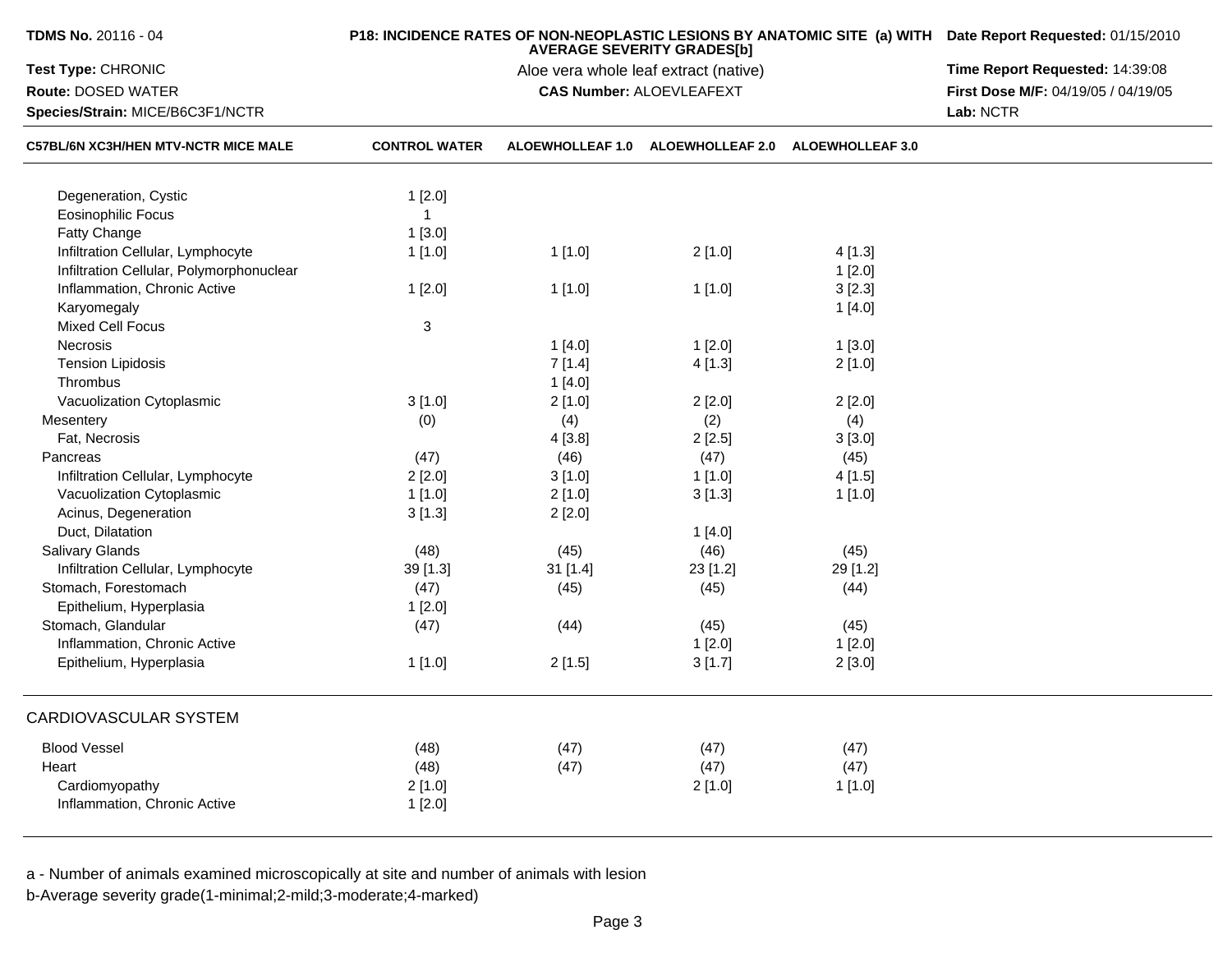|                      | P18: INCIDENCE RATES OF NON-NEOPLASTIC LESIONS BY ANATOMIC SITE (a) WITH Date Report Requested: 01/15/2010                                            |                                                                                                                               |                                                                                                                                                                                                                                                            |                                                                                                                                                                                            |
|----------------------|-------------------------------------------------------------------------------------------------------------------------------------------------------|-------------------------------------------------------------------------------------------------------------------------------|------------------------------------------------------------------------------------------------------------------------------------------------------------------------------------------------------------------------------------------------------------|--------------------------------------------------------------------------------------------------------------------------------------------------------------------------------------------|
|                      | Time Report Requested: 14:39:08<br>First Dose M/F: 04/19/05 / 04/19/05                                                                                |                                                                                                                               |                                                                                                                                                                                                                                                            |                                                                                                                                                                                            |
|                      |                                                                                                                                                       | Lab: NCTR                                                                                                                     |                                                                                                                                                                                                                                                            |                                                                                                                                                                                            |
| <b>CONTROL WATER</b> |                                                                                                                                                       |                                                                                                                               |                                                                                                                                                                                                                                                            |                                                                                                                                                                                            |
|                      |                                                                                                                                                       |                                                                                                                               |                                                                                                                                                                                                                                                            |                                                                                                                                                                                            |
|                      | (44)                                                                                                                                                  | (46)                                                                                                                          |                                                                                                                                                                                                                                                            |                                                                                                                                                                                            |
| 3                    |                                                                                                                                                       |                                                                                                                               | $\overline{1}$                                                                                                                                                                                                                                             |                                                                                                                                                                                            |
|                      |                                                                                                                                                       |                                                                                                                               |                                                                                                                                                                                                                                                            |                                                                                                                                                                                            |
|                      |                                                                                                                                                       |                                                                                                                               |                                                                                                                                                                                                                                                            |                                                                                                                                                                                            |
|                      |                                                                                                                                                       |                                                                                                                               |                                                                                                                                                                                                                                                            |                                                                                                                                                                                            |
|                      |                                                                                                                                                       |                                                                                                                               |                                                                                                                                                                                                                                                            |                                                                                                                                                                                            |
|                      |                                                                                                                                                       |                                                                                                                               |                                                                                                                                                                                                                                                            |                                                                                                                                                                                            |
|                      |                                                                                                                                                       |                                                                                                                               |                                                                                                                                                                                                                                                            |                                                                                                                                                                                            |
|                      |                                                                                                                                                       |                                                                                                                               |                                                                                                                                                                                                                                                            |                                                                                                                                                                                            |
|                      |                                                                                                                                                       |                                                                                                                               |                                                                                                                                                                                                                                                            |                                                                                                                                                                                            |
|                      |                                                                                                                                                       |                                                                                                                               |                                                                                                                                                                                                                                                            |                                                                                                                                                                                            |
|                      |                                                                                                                                                       |                                                                                                                               |                                                                                                                                                                                                                                                            |                                                                                                                                                                                            |
|                      |                                                                                                                                                       |                                                                                                                               |                                                                                                                                                                                                                                                            |                                                                                                                                                                                            |
|                      |                                                                                                                                                       |                                                                                                                               |                                                                                                                                                                                                                                                            |                                                                                                                                                                                            |
|                      |                                                                                                                                                       |                                                                                                                               |                                                                                                                                                                                                                                                            |                                                                                                                                                                                            |
|                      |                                                                                                                                                       |                                                                                                                               |                                                                                                                                                                                                                                                            |                                                                                                                                                                                            |
|                      |                                                                                                                                                       |                                                                                                                               |                                                                                                                                                                                                                                                            |                                                                                                                                                                                            |
|                      |                                                                                                                                                       |                                                                                                                               |                                                                                                                                                                                                                                                            |                                                                                                                                                                                            |
|                      |                                                                                                                                                       |                                                                                                                               |                                                                                                                                                                                                                                                            |                                                                                                                                                                                            |
|                      |                                                                                                                                                       |                                                                                                                               |                                                                                                                                                                                                                                                            |                                                                                                                                                                                            |
|                      |                                                                                                                                                       |                                                                                                                               |                                                                                                                                                                                                                                                            |                                                                                                                                                                                            |
|                      |                                                                                                                                                       |                                                                                                                               |                                                                                                                                                                                                                                                            |                                                                                                                                                                                            |
|                      |                                                                                                                                                       |                                                                                                                               |                                                                                                                                                                                                                                                            |                                                                                                                                                                                            |
|                      | 1[2.0]                                                                                                                                                |                                                                                                                               |                                                                                                                                                                                                                                                            |                                                                                                                                                                                            |
|                      |                                                                                                                                                       |                                                                                                                               |                                                                                                                                                                                                                                                            |                                                                                                                                                                                            |
|                      |                                                                                                                                                       |                                                                                                                               |                                                                                                                                                                                                                                                            |                                                                                                                                                                                            |
|                      |                                                                                                                                                       | 1[4.0]                                                                                                                        |                                                                                                                                                                                                                                                            |                                                                                                                                                                                            |
|                      | (48)<br>1[2.0]<br>43 [1.5]<br>(47)<br>4[1.8]<br>(47)<br>9[1.9]<br>(44)<br>1[2.0]<br>(48)<br>1[2.0]<br>(47)<br>$\mathbf{1}$<br>1[1.0]<br>6[1.8]<br>(1) | 1[2.0]<br>34 [1.4]<br>(44)<br>2[2.5]<br>(46)<br>3[1.7]<br>(46)<br>(45)<br>1[1.0]<br>(46)<br>1[2.0]<br>3[1.0]<br>6[1.3]<br>(1) | <b>AVERAGE SEVERITY GRADES[b]</b><br>Aloe vera whole leaf extract (native)<br><b>CAS Number: ALOEVLEAFEXT</b><br>1[1.0]<br>$32$ [1.5]<br>(46)<br>5[2.0]<br>(46)<br>1[2.0]<br>(42)<br>1[1.0]<br>(45)<br>4[2.5]<br>(47)<br>1[2.0]<br>2[1.0]<br>3[1.3]<br>(3) | ALOEWHOLLEAF 1.0 ALOEWHOLLEAF 2.0 ALOEWHOLLEAF 3.0<br>(45)<br>1[2.0]<br>1[2.0]<br>35[1.5]<br>(44)<br>4[2.3]<br>(45)<br>2[3.0]<br>(41)<br>(45)<br>3[1.7]<br>(45)<br>3[1.0]<br>4[1.5]<br>(0) |

GENITAL SYSTEM

a - Number of animals examined microscopically at site and number of animals with lesion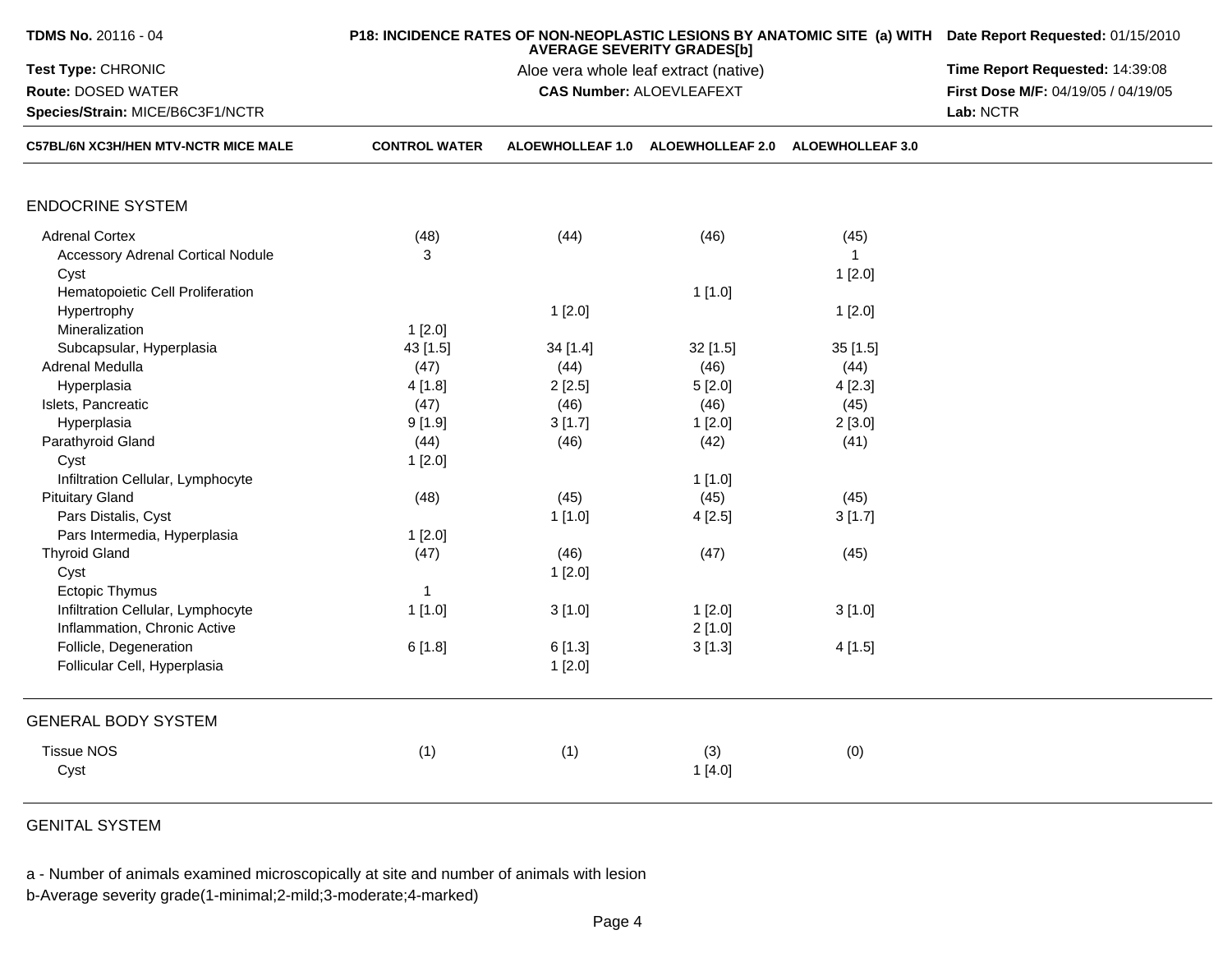| TDMS No. 20116 - 04                  |                      | P18: INCIDENCE RATES OF NON-NEOPLASTIC LESIONS BY ANATOMIC SITE (a) WITH Date Report Requested: 01/15/2010 |                                   |          |                                     |
|--------------------------------------|----------------------|------------------------------------------------------------------------------------------------------------|-----------------------------------|----------|-------------------------------------|
| Test Type: CHRONIC                   |                      | Time Report Requested: 14:39:08                                                                            |                                   |          |                                     |
| Route: DOSED WATER                   |                      |                                                                                                            | <b>CAS Number: ALOEVLEAFEXT</b>   |          | First Dose M/F: 04/19/05 / 04/19/05 |
| Species/Strain: MICE/B6C3F1/NCTR     |                      |                                                                                                            |                                   |          | Lab: NCTR                           |
| C57BL/6N XC3H/HEN MTV-NCTR MICE MALE | <b>CONTROL WATER</b> | <b>ALOEWHOLLEAF 1.0</b>                                                                                    | ALOEWHOLLEAF 2.0 ALOEWHOLLEAF 3.0 |          |                                     |
| <b>Coagulating Gland</b>             | (1)                  | (1)                                                                                                        | (0)                               | (0)      |                                     |
| Lumen, Dilatation                    | 1[4.0]               |                                                                                                            |                                   |          |                                     |
| Epididymis                           | (48)                 | (44)                                                                                                       | (46)                              | (45)     |                                     |
| Atrophy                              |                      |                                                                                                            | 1[2.0]                            |          |                                     |
| Degeneration                         | 1[2.0]               |                                                                                                            |                                   |          |                                     |
| Fibrosis                             |                      |                                                                                                            | 1[2.0]                            |          |                                     |
| Hypospermia                          | 1[4.0]               | 2[2.0]                                                                                                     | 2[2.5]                            |          |                                     |
| Infiltration Cellular, Lymphocyte    |                      | 2[2.0]                                                                                                     |                                   |          |                                     |
| Inflammation, Chronic Active         |                      |                                                                                                            |                                   | 1[2.0]   |                                     |
| Spermatocele                         |                      | 1[2.0]                                                                                                     | 1[1.0]                            |          |                                     |
| Serosa, Hyperplasia                  |                      |                                                                                                            |                                   | 1[2.0]   |                                     |
| Penis                                | (0)                  | (1)                                                                                                        | (0)                               | (0)      |                                     |
| Inflammation, Chronic Active         |                      | 1[3.0]                                                                                                     |                                   |          |                                     |
| Necrosis                             |                      | 1[3.0]                                                                                                     |                                   |          |                                     |
| Ulcer                                |                      | 1[2.0]                                                                                                     |                                   |          |                                     |
| <b>Preputial Gland</b>               | (47)                 | (44)                                                                                                       | (46)                              | (45)     |                                     |
| Cyst                                 | 4[2.5]               | 6[2.8]                                                                                                     | 5[1.8]                            | 4[2.5]   |                                     |
| Degeneration                         | 15 [3.2]             | 11 [2.6]                                                                                                   | 10 [3.0]                          | 17 [2.8] |                                     |
| Infiltration Cellular, Lymphocyte    | 3[1.7]               | 4[1.8]                                                                                                     | 4[2.3]                            | 5[1.8]   |                                     |
| Inflammation, Suppurative            | 2[3.0]               | 6[2.3]                                                                                                     | 6 [3.3]                           | 1[2.0]   |                                     |
| Inflammation, Chronic Active         | 1[2.0]               | 4[2.3]                                                                                                     | 4[2.5]                            |          |                                     |
| Bilateral, Cyst                      |                      |                                                                                                            | 1[3.0]                            |          |                                     |
| Duct, Ectasia                        | 3[3.7]               | 6[2.8]                                                                                                     | 3[3.7]                            |          |                                     |
| Fat, Necrosis                        | 1 [4.0]              |                                                                                                            | 1[3.0]                            | 1[4.0]   |                                     |
| Prostate                             | (47)                 | (44)                                                                                                       | (46)                              | (44)     |                                     |
| Infiltration Cellular, Lymphocyte    | 7[1.0]               | 7 [1.0]                                                                                                    | 6[1.0]                            | 6[1.0]   |                                     |
| Inflammation, Suppurative            |                      |                                                                                                            | 1[2.0]                            |          |                                     |
| Inflammation, Chronic Active         |                      |                                                                                                            |                                   | 1[1.0]   |                                     |
| <b>Seminal Vesicle</b>               | (48)                 | (44)                                                                                                       | (47)                              | (44)     |                                     |
|                                      |                      |                                                                                                            |                                   |          |                                     |
| Atrophy                              |                      |                                                                                                            | 1[2.0]                            |          |                                     |
| Infiltration Cellular, Lymphocyte    |                      | 1[1.0]                                                                                                     |                                   |          |                                     |
| Inflammation, Suppurative            |                      |                                                                                                            | 1[4.0]                            |          |                                     |
| Inflammation, Chronic Active         | 1[2.0]               |                                                                                                            |                                   |          |                                     |
| Lumen, Dilatation                    | 5[3.2]               | 4[2.3]                                                                                                     | 4[2.8]                            | 5[2.2]   |                                     |
| <b>Testes</b>                        | (47)                 | (44)                                                                                                       | (45)                              | (44)     |                                     |
| Interstitial Cell, Hyperplasia       |                      | 1[2.0]                                                                                                     |                                   | 1[1.0]   |                                     |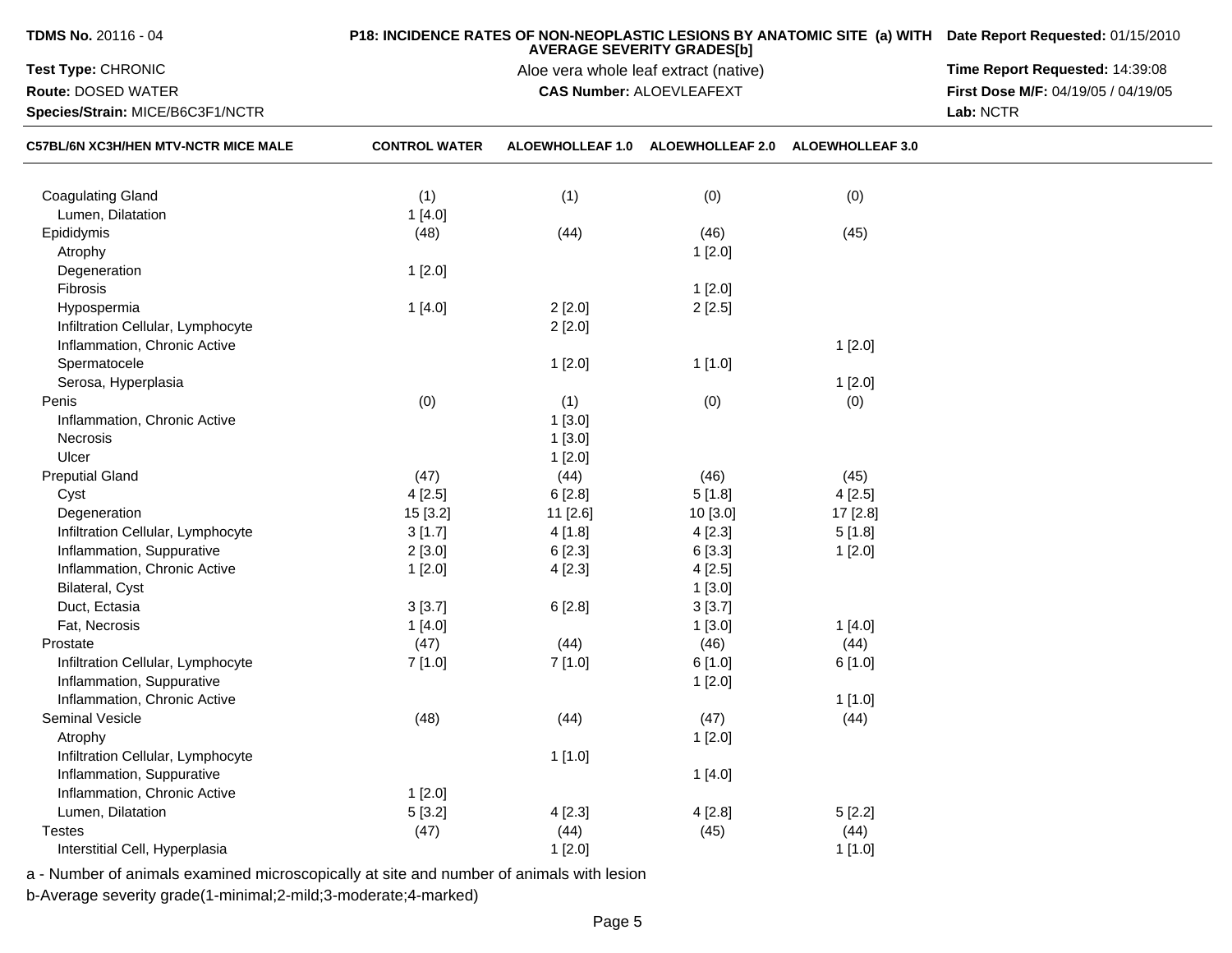| TDMS No. 20116 - 04                                    |                      | P18: INCIDENCE RATES OF NON-NEOPLASTIC LESIONS BY ANATOMIC SITE (a) WITH Date Report Requested: 01/15/2010<br>Time Report Requested: 14:39:08 |                                                    |          |  |
|--------------------------------------------------------|----------------------|-----------------------------------------------------------------------------------------------------------------------------------------------|----------------------------------------------------|----------|--|
| <b>Test Type: CHRONIC</b>                              |                      |                                                                                                                                               |                                                    |          |  |
| Route: DOSED WATER<br>Species/Strain: MICE/B6C3F1/NCTR |                      |                                                                                                                                               | First Dose M/F: 04/19/05 / 04/19/05<br>Lab: NCTR   |          |  |
| <b>C57BL/6N XC3H/HEN MTV-NCTR MICE MALE</b>            | <b>CONTROL WATER</b> |                                                                                                                                               | ALOEWHOLLEAF 1.0 ALOEWHOLLEAF 2.0 ALOEWHOLLEAF 3.0 |          |  |
| Seminiferous Tubule, Degeneration                      | 4[1.8]               | 4[3.3]                                                                                                                                        | $11$ [2.0]                                         | 3[2.0]   |  |
| <b>HEMATOPOIETIC SYSTEM</b>                            |                      |                                                                                                                                               |                                                    |          |  |
| <b>Bone Marrow</b>                                     | (47)                 | (45)                                                                                                                                          | (47)                                               | (45)     |  |
| Hyperplasia                                            | 8[2.8]               | 9[2.7]                                                                                                                                        | 13 [2.3]                                           | 7[3.3]   |  |
| Lymph Node                                             | (11)                 | (5)                                                                                                                                           | (9)                                                | (7)      |  |
| Axillary, Hyperplasia, Lymphoid                        | 3[2.3]               |                                                                                                                                               | 2[2.5]                                             | 1[3.0]   |  |
| Axillary, Infiltration Cellular, Plasma Cell           |                      |                                                                                                                                               | 1[2.0]                                             |          |  |
| Inguinal, Hyperplasia, Lymphoid                        | 2[2.0]               |                                                                                                                                               | 3[2.7]                                             | 1[3.0]   |  |
| Inguinal, Infiltration Cellular, Plasma Cell           |                      | 1[2.0]                                                                                                                                        | 2[2.5]                                             | 1[2.0]   |  |
| Lumbar, Erythrophagocytosis                            |                      |                                                                                                                                               |                                                    | 1[4.0]   |  |
| Lumbar, Hyperplasia, Lymphoid                          |                      | 1[1.0]                                                                                                                                        |                                                    | 1[3.0]   |  |
| Lumbar, Infiltration Cellular, Plasma Cell             |                      |                                                                                                                                               |                                                    | 1[3.0]   |  |
| Mediastinal, Hyperplasia, Lymphoid                     | 2[2.5]               |                                                                                                                                               |                                                    |          |  |
| Mediastinal, Infiltration Cellular, Plasma Cell        | 1[3.0]               |                                                                                                                                               |                                                    |          |  |
| Pancreatic, Erythrophagocytosis                        |                      |                                                                                                                                               |                                                    | 1[3.0]   |  |
| Pancreatic, Infiltration Cellular, Plasma Cell         |                      |                                                                                                                                               |                                                    | 1[3.0]   |  |
| Renal, Erythrophagocytosis                             |                      |                                                                                                                                               |                                                    | 1[4.0]   |  |
| Renal, Hyperplasia, Lymphoid                           | 1[3.0]               |                                                                                                                                               | 1[2.0]                                             |          |  |
| Renal, Infiltration Cellular, Plasma Cell              |                      |                                                                                                                                               | 1[2.0]                                             | 1[2.0]   |  |
| Lymph Node, Mandibular                                 | (47)                 | (44)                                                                                                                                          | (45)                                               | (44)     |  |
| Hyperplasia, Lymphoid                                  | 9[1.4]               | 5[2.0]                                                                                                                                        | 4[1.0]                                             | 2[2.0]   |  |
| Infiltration Cellular, Plasma Cell                     |                      | 1[2.0]                                                                                                                                        | 1[2.0]                                             | 1[2.0]   |  |
| Pigmentation                                           |                      | 1[2.0]                                                                                                                                        |                                                    |          |  |
| Lymph Node, Mesenteric                                 | (48)                 | (45)                                                                                                                                          | (45)                                               | (43)     |  |
| Angiectasis                                            | 5[2.4]               | 1[2.0]                                                                                                                                        | 2[2.5]                                             | 1[2.0]   |  |
| Hematopoietic Cell Proliferation                       | 1[2.0]               |                                                                                                                                               |                                                    | 1[2.0]   |  |
| Hemorrhage                                             | 10 [2.2]             | 13 [2.2]                                                                                                                                      | 10 [2.4]                                           | 11 [2.2] |  |
| Hyperplasia, Lymphoid                                  | 28 [2.1]             | 17 [2.0]                                                                                                                                      | 17 [2.2]                                           | 23 [2.3] |  |
| Infiltration Cellular, Histiocyte                      |                      |                                                                                                                                               | 2[2.5]                                             | 4[2.8]   |  |
| Infiltration Cellular, Plasma Cell                     |                      |                                                                                                                                               |                                                    | 2[4.0]   |  |
| Infiltration Cellular, Polymorphonuclear               |                      | 1[3.0]                                                                                                                                        | 2[2.0]                                             | 1[3.0]   |  |
| Thrombus                                               |                      | 1[2.0]                                                                                                                                        |                                                    | 1[4.0]   |  |
| Sinus, Dilatation                                      | 6[2.7]               | 2[3.0]                                                                                                                                        | 4[2.8]                                             | 2[2.0]   |  |
|                                                        |                      |                                                                                                                                               |                                                    |          |  |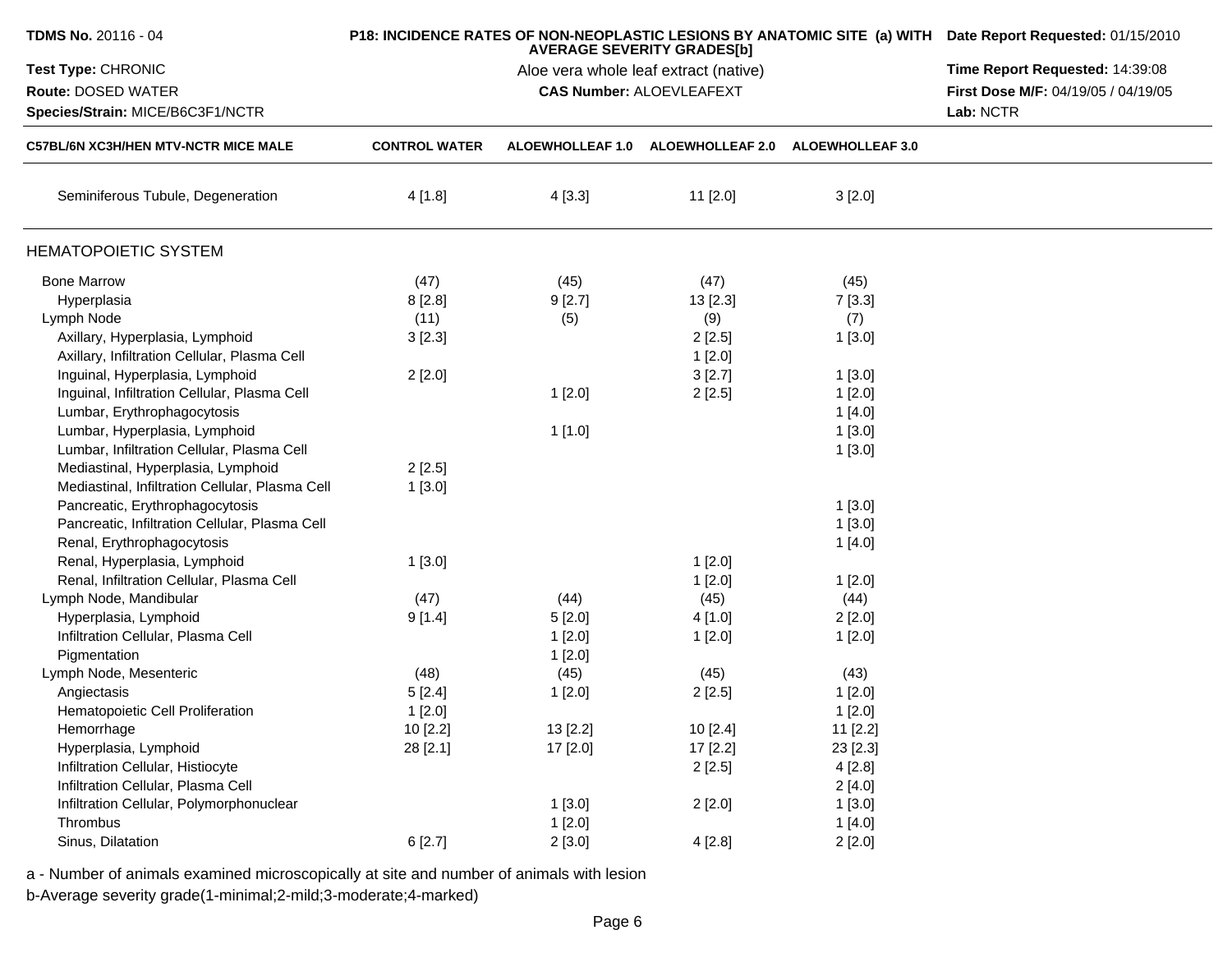| <b>TDMS No. 20116 - 04</b>                                                               |                      | P18: INCIDENCE RATES OF NON-NEOPLASTIC LESIONS BY ANATOMIC SITE (a) WITH Date Report Requested: 01/15/2010<br>Time Report Requested: 14:39:08<br>First Dose M/F: 04/19/05 / 04/19/05<br>Lab: NCTR |                         |                         |  |
|------------------------------------------------------------------------------------------|----------------------|---------------------------------------------------------------------------------------------------------------------------------------------------------------------------------------------------|-------------------------|-------------------------|--|
| Test Type: CHRONIC<br>Route: DOSED WATER<br>Species/Strain: MICE/B6C3F1/NCTR             |                      |                                                                                                                                                                                                   |                         |                         |  |
| <b>C57BL/6N XC3H/HEN MTV-NCTR MICE MALE</b>                                              | <b>CONTROL WATER</b> | <b>ALOEWHOLLEAF 1.0</b>                                                                                                                                                                           | <b>ALOEWHOLLEAF 2.0</b> | <b>ALOEWHOLLEAF 3.0</b> |  |
| Spleen                                                                                   | (48)                 | (45)                                                                                                                                                                                              | (46)                    | (44)                    |  |
| Angiectasis<br>Depletion Lymphoid                                                        | 1[2.0]               |                                                                                                                                                                                                   | 1[2.0]<br>1[4.0]        |                         |  |
| Hematopoietic Cell Proliferation                                                         | 20 [3.6]             | 15 [3.7]                                                                                                                                                                                          | 18 [3.5]                | 14 [3.4]                |  |
| Hyperplasia, Lymphoid                                                                    | 24 [2.2]             | 21 [2.1]                                                                                                                                                                                          | 20 [2.3]                | 22 [2.5]                |  |
| Pigmentation                                                                             |                      |                                                                                                                                                                                                   | 1[2.0]                  |                         |  |
| Thymus                                                                                   | (41)                 | (39)                                                                                                                                                                                              | (37)                    | (40)                    |  |
| Atrophy                                                                                  | 22 [3.2]             | 19 [2.9]                                                                                                                                                                                          | 17[3.1]                 | 23 [2.7]                |  |
| Hyperplasia, Lymphoid                                                                    | 2[2.0]               | 1[1.0]                                                                                                                                                                                            |                         | 1[1.0]                  |  |
| Mineralization                                                                           |                      |                                                                                                                                                                                                   | 1[1.0]                  |                         |  |
| <b>INTEGUMENTARY SYSTEM</b>                                                              |                      |                                                                                                                                                                                                   |                         |                         |  |
| Skin                                                                                     | (48)                 | (47)                                                                                                                                                                                              | (46)                    | (48)                    |  |
| Fibrosis                                                                                 |                      | 1[3.0]                                                                                                                                                                                            | 4[4.0]                  |                         |  |
| Hemorrhage                                                                               |                      |                                                                                                                                                                                                   |                         | 1[4.0]                  |  |
| Hyperplasia, Basal Cell                                                                  |                      |                                                                                                                                                                                                   | 1[4.0]                  |                         |  |
| Inflammation, Suppurative                                                                | 1[3.0]               | 2[1.0]                                                                                                                                                                                            | 3[2.0]                  | 1[2.0]                  |  |
| Inflammation, Chronic                                                                    |                      |                                                                                                                                                                                                   | 1[2.0]                  |                         |  |
| Inflammation, Chronic Active                                                             | 1[1.0]               | 3[1.0]                                                                                                                                                                                            | 4[2.0]                  | 2[3.0]                  |  |
| Metaplasia, Osseous                                                                      |                      |                                                                                                                                                                                                   | 1[2.0]                  |                         |  |
| Mineralization                                                                           | 1 [4.0]              | 1[2.0]                                                                                                                                                                                            | 1[3.0]                  |                         |  |
| Necrosis                                                                                 |                      |                                                                                                                                                                                                   |                         | 1[2.0]                  |  |
| Ulcer                                                                                    | 1[4.0]               |                                                                                                                                                                                                   | 4[3.0]                  | 3[2.3]                  |  |
| Epithelium, Hyperplasia                                                                  | 1[2.0]               | 6[1.8]                                                                                                                                                                                            | 4[2.0]                  | 4 [2.0]                 |  |
| MUSCULOSKELETAL SYSTEM                                                                   |                      |                                                                                                                                                                                                   |                         |                         |  |
| <b>Skeletal Muscle</b>                                                                   | (1)                  | (1)                                                                                                                                                                                               | (3)                     | (0)                     |  |
| NERVOUS SYSTEM                                                                           |                      |                                                                                                                                                                                                   |                         |                         |  |
| Brain, Cerebrum<br>Mineralization                                                        | (47)<br>29 [1.3]     | (46)<br>24 [1.1]                                                                                                                                                                                  | (46)<br>24 [1.1]        | (43)<br>24 [1.2]        |  |
| a - Number of animals examined microscopically at site and number of animals with lesion |                      |                                                                                                                                                                                                   |                         |                         |  |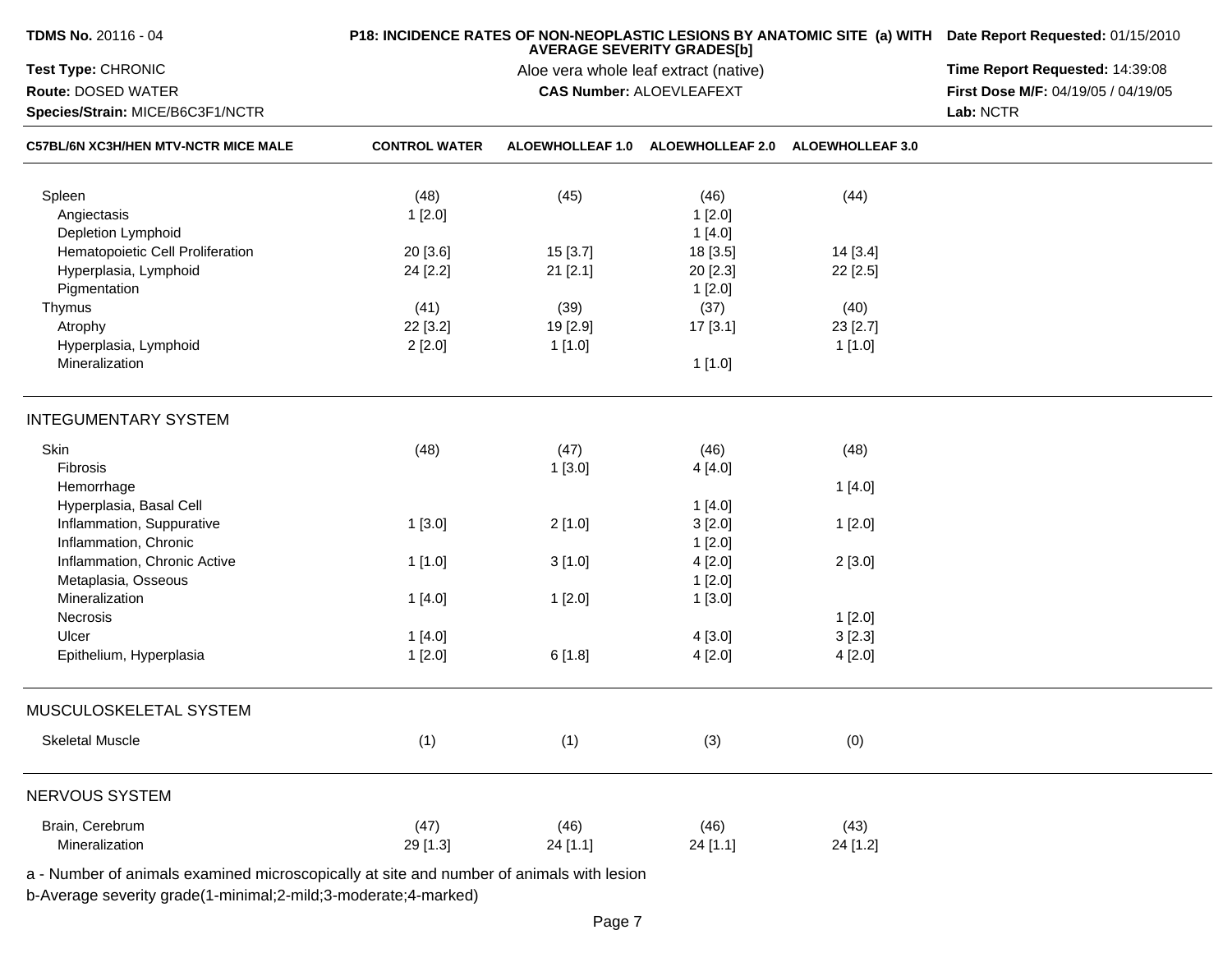| TDMS No. 20116 - 04                         |                      | P18: INCIDENCE RATES OF NON-NEOPLASTIC LESIONS BY ANATOMIC SITE (a) WITH Date Report Requested: 01/15/2010<br>Time Report Requested: 14:39:08 |                                 |                                   |                                     |
|---------------------------------------------|----------------------|-----------------------------------------------------------------------------------------------------------------------------------------------|---------------------------------|-----------------------------------|-------------------------------------|
| Test Type: CHRONIC                          |                      |                                                                                                                                               |                                 |                                   |                                     |
| Route: DOSED WATER                          |                      |                                                                                                                                               | <b>CAS Number: ALOEVLEAFEXT</b> |                                   | First Dose M/F: 04/19/05 / 04/19/05 |
| Species/Strain: MICE/B6C3F1/NCTR            |                      |                                                                                                                                               | Lab: NCTR                       |                                   |                                     |
| <b>C57BL/6N XC3H/HEN MTV-NCTR MICE MALE</b> | <b>CONTROL WATER</b> | <b>ALOEWHOLLEAF 1.0</b>                                                                                                                       |                                 | ALOEWHOLLEAF 2.0 ALOEWHOLLEAF 3.0 |                                     |
|                                             |                      |                                                                                                                                               |                                 |                                   |                                     |
| <b>RESPIRATORY SYSTEM</b>                   |                      |                                                                                                                                               |                                 |                                   |                                     |
| Lung                                        | (48)                 | (47)                                                                                                                                          | (46)                            | (47)                              |                                     |
| Congestion                                  |                      | 1[4.0]                                                                                                                                        |                                 |                                   |                                     |
| Infiltration Cellular, Histiocyte           | 5[2.6]               |                                                                                                                                               | 2[2.5]                          |                                   |                                     |
| Infiltration Cellular, Lymphocyte           |                      |                                                                                                                                               |                                 | 1[2.0]                            |                                     |
| Inflammation, Chronic Active                | 1[1.0]               |                                                                                                                                               |                                 |                                   |                                     |
| Thrombus                                    |                      | 1[1.0]                                                                                                                                        |                                 |                                   |                                     |
| Alveolar Epithelium, Hyperplasia            |                      | 5[2.6]                                                                                                                                        | 4 [1.8]                         | 2[2.0]                            |                                     |
| Nose                                        | (48)                 | (47)                                                                                                                                          | (47)                            | (47)                              |                                     |
| <b>Hyaline Droplet</b>                      | 6[1.2]               | 31 [1.8]                                                                                                                                      | 39 [2.0]                        | 13[1.8]                           |                                     |
| Posterior To Upper Incisor, Dysplasia       | 1[4.0]               |                                                                                                                                               | 1[4.0]                          |                                   |                                     |
| Trachea                                     | (48)                 | (47)                                                                                                                                          | (46)                            | (45)                              |                                     |
|                                             |                      |                                                                                                                                               |                                 |                                   |                                     |
| SPECIAL SENSES SYSTEM                       |                      |                                                                                                                                               |                                 |                                   |                                     |
| Eye                                         | (47)                 | (43)                                                                                                                                          | (44)                            | (43)                              |                                     |
| Cataract                                    |                      |                                                                                                                                               | 1[1.0]                          | 1[1.0]                            |                                     |
| Cornea, Hyperplasia                         |                      | 1[2.0]                                                                                                                                        |                                 |                                   |                                     |
| Cornea, Inflammation, Chronic Active        |                      | 1[1.0]                                                                                                                                        |                                 |                                   |                                     |
| Harderian Gland                             | (48)                 | (44)                                                                                                                                          | (46)                            | (44)                              |                                     |
| Infiltration Cellular, Lymphocyte           | 1[1.0]               | 2[2.0]                                                                                                                                        | 3[1.7]                          | 2[1.5]                            |                                     |
| Inflammation, Chronic Active                |                      |                                                                                                                                               |                                 | 1[1.0]                            |                                     |
| Acinus, Degeneration                        |                      | 1[3.0]                                                                                                                                        |                                 | 1[2.0]                            |                                     |
| Acinus, Dilatation                          |                      |                                                                                                                                               |                                 | 1[2.0]                            |                                     |
| Epithelium, Hyperplasia                     |                      |                                                                                                                                               | 1[2.0]                          |                                   |                                     |
|                                             |                      |                                                                                                                                               |                                 |                                   |                                     |
| <b>URINARY SYSTEM</b>                       |                      |                                                                                                                                               |                                 |                                   |                                     |
| Kidney                                      | (48)                 | (45)                                                                                                                                          | (46)                            | (45)                              |                                     |
| Cyst                                        |                      | 3[2.7]                                                                                                                                        | 2[1.5]                          |                                   |                                     |
| <b>Cyst Multilocular</b>                    |                      |                                                                                                                                               |                                 | 1[4.0]                            |                                     |
| Fibrosis                                    |                      |                                                                                                                                               | 1[3.0]                          |                                   |                                     |
|                                             |                      |                                                                                                                                               |                                 |                                   |                                     |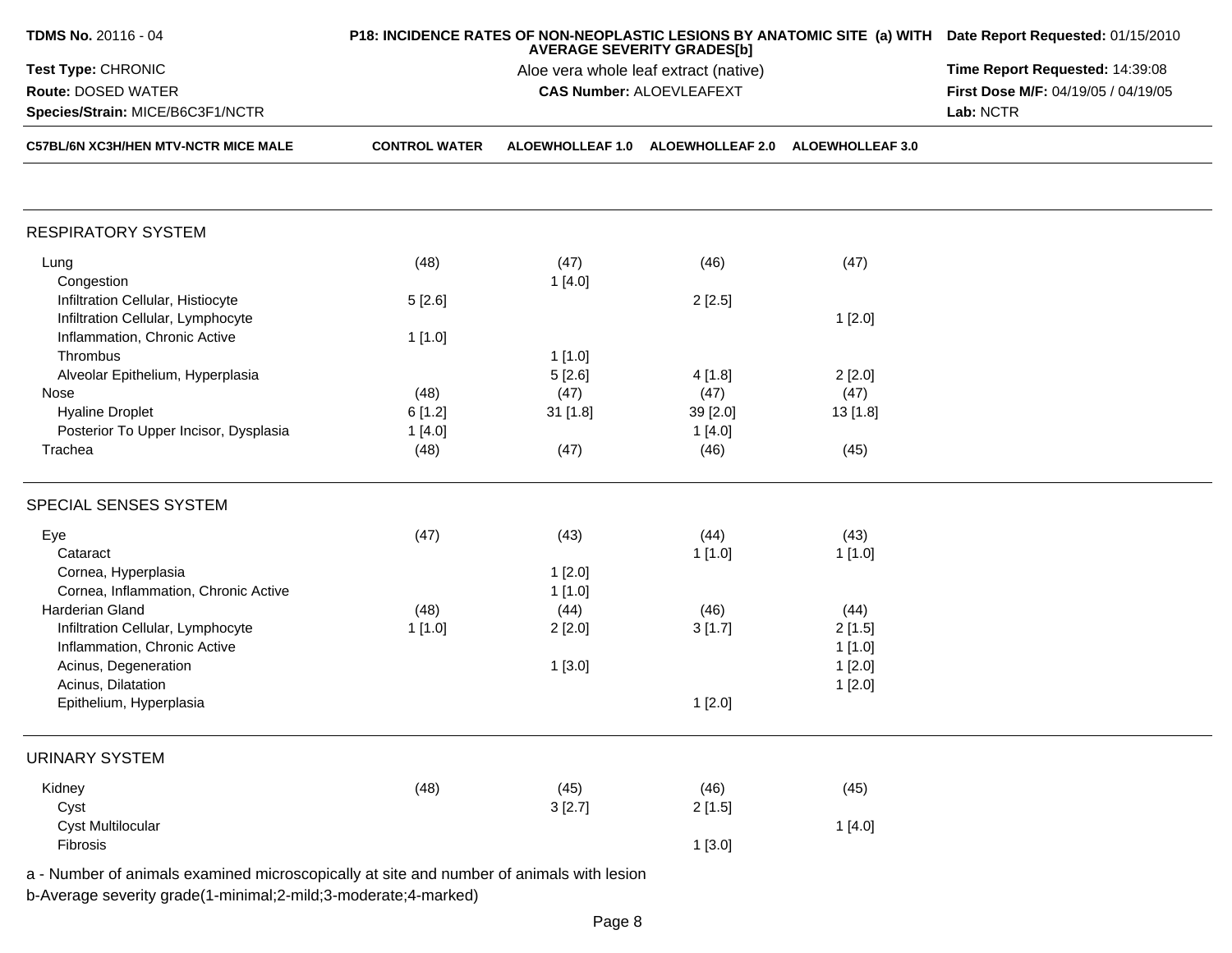| <b>TDMS No. 20116 - 04</b>                                |                      | P18: INCIDENCE RATES OF NON-NEOPLASTIC LESIONS BY ANATOMIC SITE (a) WITH Date Report Requested: 01/15/2010 |                                       |                         |                                            |
|-----------------------------------------------------------|----------------------|------------------------------------------------------------------------------------------------------------|---------------------------------------|-------------------------|--------------------------------------------|
| <b>Test Type: CHRONIC</b>                                 |                      |                                                                                                            | Aloe vera whole leaf extract (native) |                         | Time Report Requested: 14:39:08            |
| <b>Route: DOSED WATER</b>                                 |                      |                                                                                                            | <b>CAS Number: ALOEVLEAFEXT</b>       |                         | <b>First Dose M/F: 04/19/05 / 04/19/05</b> |
| Species/Strain: MICE/B6C3F1/NCTR                          |                      |                                                                                                            |                                       | Lab: NCTR               |                                            |
| <b>C57BL/6N XC3H/HEN MTV-NCTR MICE MALE</b>               | <b>CONTROL WATER</b> | <b>ALOEWHOLLEAF 1.0</b>                                                                                    | <b>ALOEWHOLLEAF 2.0</b>               | <b>ALOEWHOLLEAF 3.0</b> |                                            |
| <b>Hyaline Droplet</b>                                    |                      |                                                                                                            | 3[3.3]                                |                         |                                            |
| Infiltration Cellular, Lymphocyte                         | 10[1.4]              | 8[1.4]                                                                                                     | 10[1.3]                               | 12 [1.3]                |                                            |
| Inflammation, Chronic Active                              |                      |                                                                                                            |                                       | 1[2.0]                  |                                            |
| Metaplasia, Osseous                                       | 2[1.5]               |                                                                                                            | 2[1.0]                                |                         |                                            |
| Nephropathy                                               | 26 [1.3]             | 18 [1.2]                                                                                                   | 17 [1.2]                              | $20$ [1.3]              |                                            |
| Pigmentation                                              |                      |                                                                                                            | 1[2.0]                                |                         |                                            |
| Pelvis, Dilatation                                        |                      | 1[2.0]                                                                                                     | 1[2.0]                                |                         |                                            |
| Urethra                                                   | (1)                  | (0)                                                                                                        | (0)                                   | (1)                     |                                            |
| <b>Bulbourethral Gland, Dilatation</b>                    | 1[4.0]               |                                                                                                            |                                       |                         |                                            |
| Bulbourethral Gland, Infiltration Cellular,<br>Lymphocyte | 1[2.0]               |                                                                                                            |                                       |                         |                                            |
| <b>Urinary Bladder</b>                                    | (48)                 | (45)                                                                                                       | (45)                                  | (44)                    |                                            |
| Infiltration Cellular, Lymphocyte                         | 3[1.0]               | 2[1.0]                                                                                                     | 2[1.0]                                | 2[1.0]                  |                                            |
| Inflammation, Chronic Active                              |                      |                                                                                                            |                                       | 1[4.0]                  |                                            |
| Lumen, Dilatation                                         | 3[3.3]               | 1[4.0]                                                                                                     | 1[3.0]                                | 1[2.0]                  |                                            |
|                                                           |                      |                                                                                                            |                                       |                         |                                            |

\*\*\* END OF MALE \*\*\*

a - Number of animals examined microscopically at site and number of animals with lesionb-Average severity grade(1-minimal;2-mild;3-moderate;4-marked)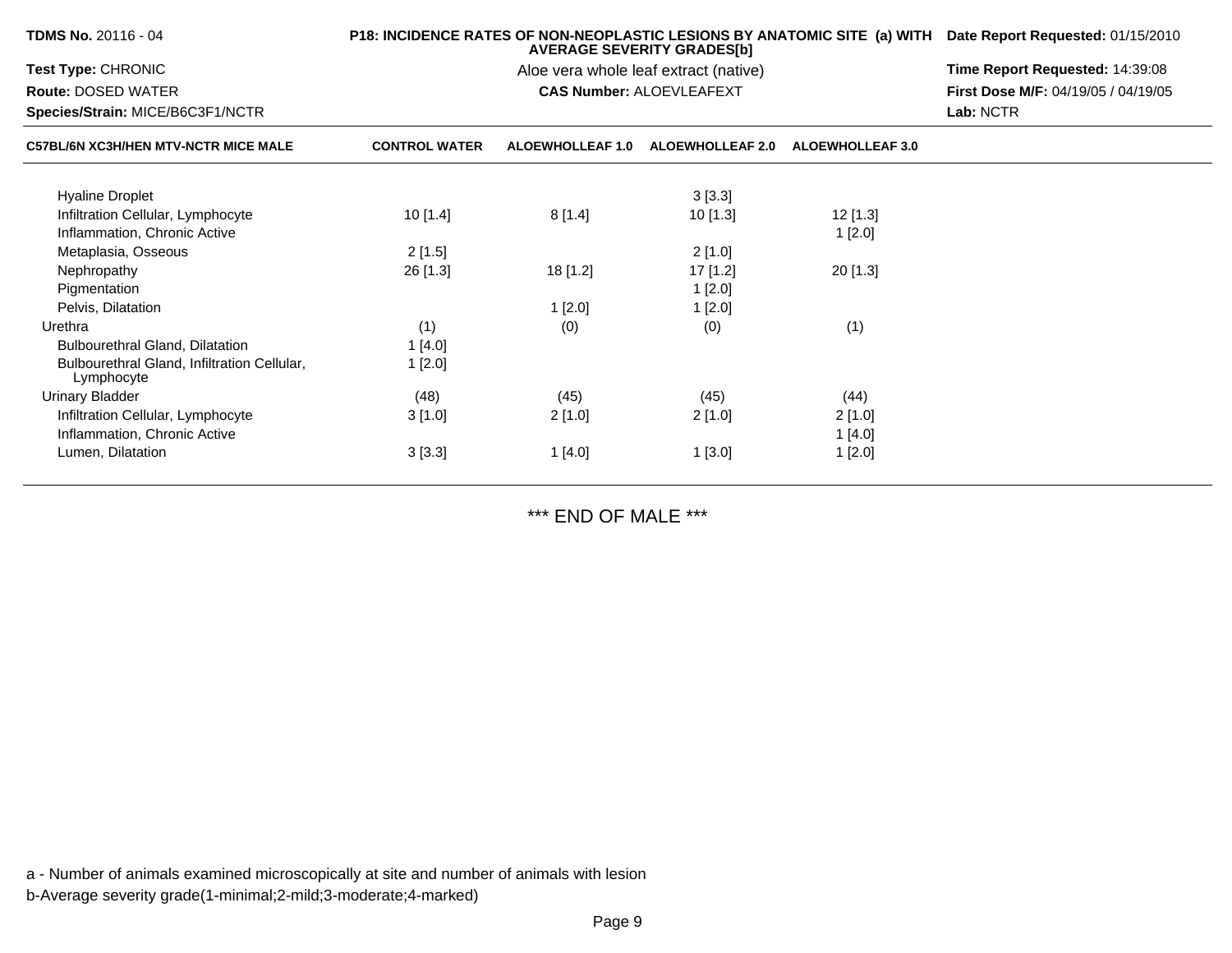| TDMS No. 20116 - 04<br>P18: INCIDENCE RATES OF NON-NEOPLASTIC LESIONS BY ANATOMIC SITE (a) WITH Date Report Requested: 01/15/2010<br><b>AVERAGE SEVERITY GRADES[b]</b> |                      |                                 |                                 |                         |                                     |
|------------------------------------------------------------------------------------------------------------------------------------------------------------------------|----------------------|---------------------------------|---------------------------------|-------------------------|-------------------------------------|
| Test Type: CHRONIC                                                                                                                                                     |                      | Time Report Requested: 14:39:08 |                                 |                         |                                     |
| <b>Route: DOSED WATER</b>                                                                                                                                              |                      |                                 | <b>CAS Number: ALOEVLEAFEXT</b> |                         | First Dose M/F: 04/19/05 / 04/19/05 |
| Species/Strain: MICE/B6C3F1/NCTR                                                                                                                                       |                      |                                 |                                 |                         | Lab: NCTR                           |
| C57BL/6N XC3H/HEN MTV-NCTR MICE FEMALE                                                                                                                                 | <b>CONTROL WATER</b> | <b>ALOEWHOLLEAF 1.0</b>         | <b>ALOEWHOLLEAF 2.0</b>         | <b>ALOEWHOLLEAF 3.0</b> |                                     |
| <b>Disposition Summary</b>                                                                                                                                             |                      |                                 |                                 |                         |                                     |
| <b>Animals Initially In Study</b>                                                                                                                                      | 48                   | 48                              | 48                              | 48                      |                                     |
| <b>Early Deaths</b>                                                                                                                                                    |                      |                                 |                                 |                         |                                     |
| <b>Moribund Sacrifice</b>                                                                                                                                              | 6                    | 12                              | 8                               | 6                       |                                     |
| <b>Natural Death</b>                                                                                                                                                   | 5                    | 4                               | 3                               | 5                       |                                     |
| <b>Survivors</b>                                                                                                                                                       |                      |                                 |                                 |                         |                                     |
| <b>Moribund Sacrifice</b>                                                                                                                                              | 1                    | 1                               |                                 | 1                       |                                     |
| <b>Natural Death</b>                                                                                                                                                   |                      | 1                               | $\mathbf 1$                     | $\mathbf 2$             |                                     |
| <b>Terminal Sacrifice</b>                                                                                                                                              | 35                   | 30                              | 36                              | 34                      |                                     |
| <b>Animals Examined Microscopically</b>                                                                                                                                | 47                   | 48                              | 48                              | 48                      |                                     |
| <b>ALIMENTARY SYSTEM</b>                                                                                                                                               |                      |                                 |                                 |                         |                                     |
| Gallbladder                                                                                                                                                            | (42)                 | (43)                            | (44)                            | (41)                    |                                     |
| Intestine Large, Ascending Colon                                                                                                                                       | (43)                 | (43)                            | (44)                            | (43)                    |                                     |
| Goblet Cell, Hyperplasia                                                                                                                                               | 1[1.0]               | 15 [1.2]                        | 20 [1.3]                        | 25 [1.7]                |                                     |
| Intestine Large, Cecum                                                                                                                                                 | (42)                 | (43)                            | (44)                            | (42)                    |                                     |
| Hyperplasia, Lymphoid                                                                                                                                                  | 1[1.0]               |                                 |                                 |                         |                                     |
| Goblet Cell, Hyperplasia                                                                                                                                               | 1[1.0]               |                                 | 2[1.5]                          | 2[1.5]                  |                                     |
| Intestine Large, Descending Colon                                                                                                                                      | (43)                 | (43)                            | (44)                            | (43)                    |                                     |
| Goblet Cell, Hyperplasia                                                                                                                                               |                      | 4[1.3]                          | 7[1.4]                          | 17 [1.6]                |                                     |
| Intestine Large, Rectum                                                                                                                                                | (43)                 | (43)                            | (44)                            | (42)                    |                                     |
| Intestine Large, Transverse Colon                                                                                                                                      | (42)                 | (42)                            | (44)                            | (43)                    |                                     |
| Goblet Cell, Hyperplasia                                                                                                                                               | 2[1.0]               | 18 [1.2]                        | 23 [1.3]                        | 26 [1.7]                |                                     |
| Intestine Small, Duodenum                                                                                                                                              | (43)                 | (43)                            | (44)                            | (42)                    |                                     |
| Intestine Small, Ileum                                                                                                                                                 | (42)                 | (43)                            | (44)                            | (42)                    |                                     |
| Hyperplasia, Lymphoid                                                                                                                                                  |                      |                                 | 1[3.0]                          | 1[3.0]                  |                                     |
| Intestine Small, Jejunum                                                                                                                                               | (42)                 | (43)                            | (44)                            | (42)                    |                                     |
| Liver                                                                                                                                                                  | (45)                 | (44)                            | (46)                            | (46)                    |                                     |
| Autolysis                                                                                                                                                              |                      |                                 |                                 | 1[4.0]                  |                                     |
| <b>Basophilic Focus</b>                                                                                                                                                | $\mathbf{1}$         |                                 | $\mathbf{1}$                    | 4                       |                                     |
| Clear Cell Focus                                                                                                                                                       |                      | -1                              |                                 |                         |                                     |
| Cyst, Multiple                                                                                                                                                         |                      |                                 |                                 | 1[4.0]                  |                                     |
| Cytomegaly                                                                                                                                                             |                      | 1[2.0]                          |                                 |                         |                                     |
| <b>Eosinophilic Focus</b>                                                                                                                                              | $\mathbf{1}$         |                                 |                                 | $\mathbf{1}$            |                                     |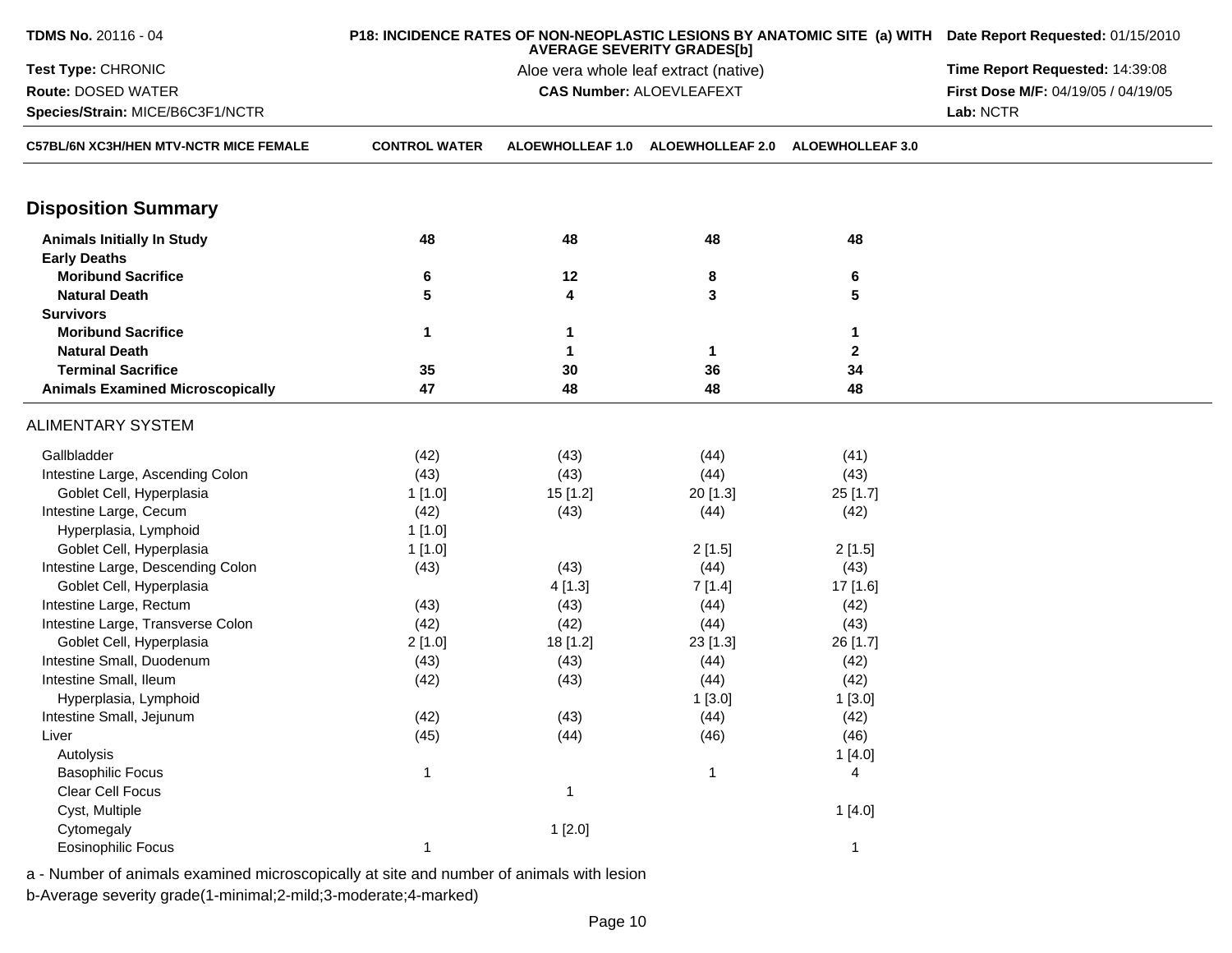| <b>TDMS No. 20116 - 04</b>             |                      | P18: INCIDENCE RATES OF NON-NEOPLASTIC LESIONS BY ANATOMIC SITE (a) WITH Date Report Requested: 01/15/2010 |                                                    |                |                                     |
|----------------------------------------|----------------------|------------------------------------------------------------------------------------------------------------|----------------------------------------------------|----------------|-------------------------------------|
| Test Type: CHRONIC                     |                      | Time Report Requested: 14:39:08                                                                            |                                                    |                |                                     |
| <b>Route: DOSED WATER</b>              |                      |                                                                                                            | <b>CAS Number: ALOEVLEAFEXT</b>                    |                | First Dose M/F: 04/19/05 / 04/19/05 |
| Species/Strain: MICE/B6C3F1/NCTR       |                      |                                                                                                            |                                                    |                | Lab: NCTR                           |
| C57BL/6N XC3H/HEN MTV-NCTR MICE FEMALE | <b>CONTROL WATER</b> |                                                                                                            | ALOEWHOLLEAF 1.0 ALOEWHOLLEAF 2.0 ALOEWHOLLEAF 3.0 |                |                                     |
| Hematopoietic Cell Proliferation       | 1[3.0]               | 1[1.0]                                                                                                     |                                                    | 2[1.0]         |                                     |
| Infiltration Cellular, Lymphocyte      | 10 [1.8]             | 6[1.2]                                                                                                     | 6[1.7]                                             | 9[1.4]         |                                     |
| Inflammation, Chronic Active           | 6[1.7]               | 5[2.2]                                                                                                     | 4[1.3]                                             | 5[1.2]         |                                     |
| <b>Mixed Cell Focus</b>                | $\mathbf{1}$         |                                                                                                            | $\mathbf{1}$                                       | $\overline{1}$ |                                     |
| Necrosis                               | 3[2.3]               | 2[3.5]                                                                                                     | 2[3.0]                                             | 3[3.3]         |                                     |
| Pigmentation                           | 1[2.0]               |                                                                                                            | 1[2.0]                                             |                |                                     |
| <b>Tension Lipidosis</b>               | 7 [1.6]              | 5[1.4]                                                                                                     | 2[1.0]                                             | 5[1.2]         |                                     |
| Vacuolization Cytoplasmic              | 12 [1.5]             | 14 [1.8]                                                                                                   | 12[1.4]                                            | 16 [1.7]       |                                     |
| Bile Duct, Hyperplasia                 |                      | 1[2.0]                                                                                                     |                                                    |                |                                     |
| Oval Cell, Hyperplasia                 | 1[3.0]               |                                                                                                            |                                                    |                |                                     |
| Parenchyma, Degeneration               |                      |                                                                                                            | 1[4.0]                                             |                |                                     |
| Mesentery                              | (6)                  | (8)                                                                                                        | (9)                                                | (3)            |                                     |
| Angiectasis                            |                      |                                                                                                            | 1[3.0]                                             |                |                                     |
| Infiltration Cellular, Lymphocyte      |                      |                                                                                                            | 1[3.0]                                             |                |                                     |
| Inflammation, Chronic Active           |                      |                                                                                                            | 1[4.0]                                             |                |                                     |
| Fat, Hemorrhage                        | 1[4.0]               |                                                                                                            |                                                    | 1[4.0]         |                                     |
| Fat, Infiltration Cellular, Histiocyte |                      |                                                                                                            |                                                    | 1[4.0]         |                                     |
| Fat, Necrosis                          | 6[2.8]               | 8[3.1]                                                                                                     | 8[3.1]                                             | 2[3.5]         |                                     |
| Oral Mucosa                            | (1)                  | (0)                                                                                                        | (0)                                                | (0)            |                                     |
| Pancreas                               | (42)                 | (43)                                                                                                       | (44)                                               | (43)           |                                     |
| Cyst                                   |                      |                                                                                                            |                                                    | 1[2.0]         |                                     |
| Hemorrhage                             |                      |                                                                                                            |                                                    | 1[4.0]         |                                     |
| Infiltration Cellular, Lymphocyte      | 11 [1.5]             | 4[1.3]                                                                                                     | 13[1.2]                                            | 15 [1.5]       |                                     |
| Vacuolization Cytoplasmic              | 1[1.0]               | 2[2.0]                                                                                                     |                                                    |                |                                     |
| Acinus, Degeneration                   | 1[4.0]               | 1[2.0]                                                                                                     | 1[2.0]                                             |                |                                     |
| Duct, Dilatation                       |                      |                                                                                                            | 1[4.0]                                             | 1[4.0]         |                                     |
| Salivary Glands                        | (43)                 | (43)                                                                                                       | (44)                                               | (43)           |                                     |
| Infiltration Cellular, Lymphocyte      | 29 [1.6]             | $31$ [1.3]                                                                                                 | 31 [1.4]                                           | 26 [1.5]       |                                     |
| Stomach, Forestomach                   | (43)                 | (44)                                                                                                       | (45)                                               | (42)           |                                     |
| Keratin Cyst                           | $\mathbf{1}$         | $\mathbf{1}$                                                                                               |                                                    |                |                                     |
| Epithelium, Hyperplasia                |                      | 2[2.0]                                                                                                     | 1[2.0]                                             | 1[2.0]         |                                     |
| Stomach, Glandular                     | (43)                 | (44)                                                                                                       | (45)                                               | (42)           |                                     |
| Cyst                                   | 1[2.0]               |                                                                                                            |                                                    |                |                                     |
| Erosion                                |                      |                                                                                                            |                                                    | 1[2.0]         |                                     |
| Inflammation, Chronic Active           |                      | 1[1.0]                                                                                                     |                                                    |                |                                     |
| Epithelium, Hyperplasia                |                      | 1[3.0]                                                                                                     | 3[2.3]                                             | 4[1.8]         |                                     |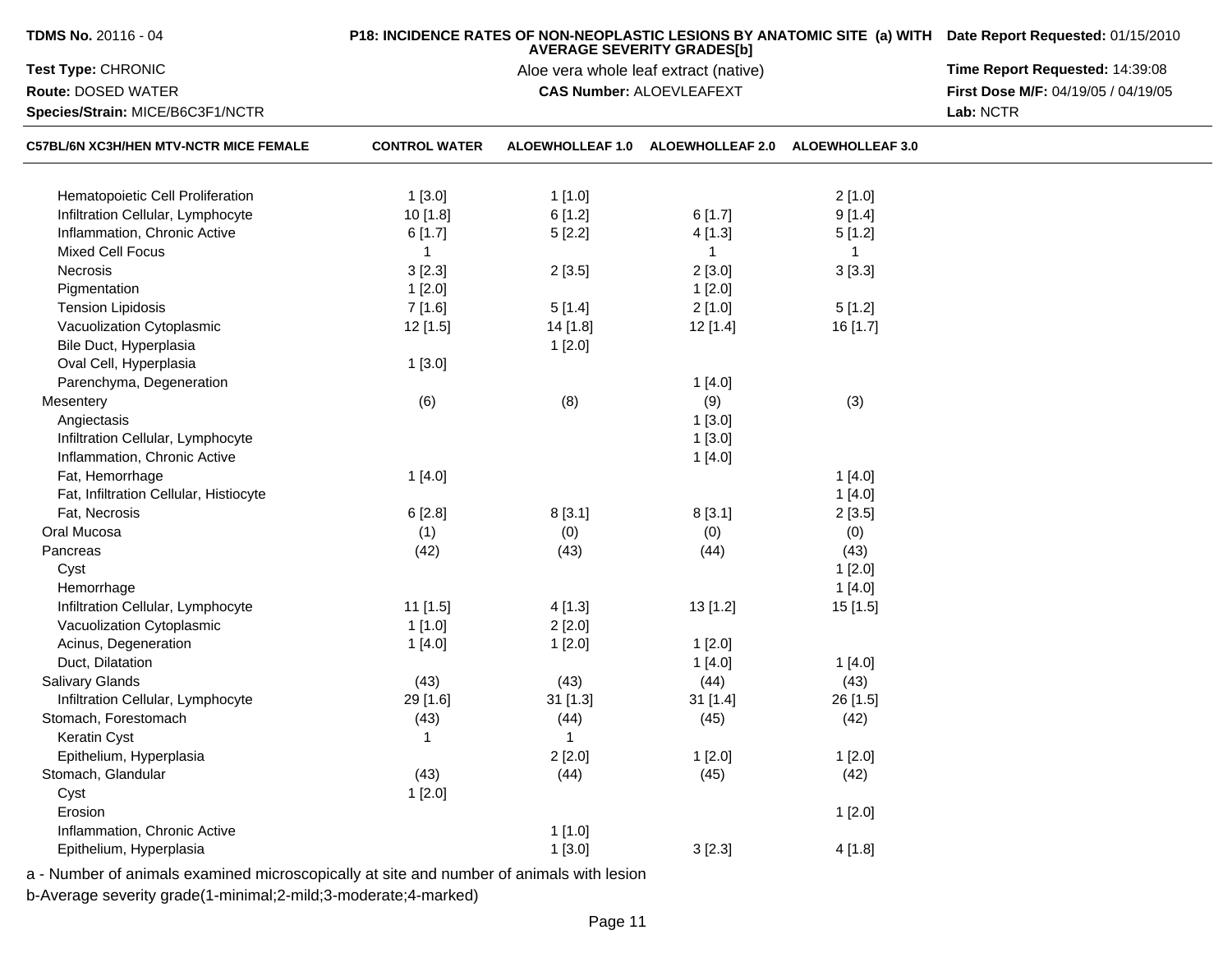| <b>TDMS No. 20116 - 04</b>                                                               |                      | P18: INCIDENCE RATES OF NON-NEOPLASTIC LESIONS BY ANATOMIC SITE (a) WITH Date Report Requested: 01/15/2010<br>Time Report Requested: 14:39:08 |                                 |                         |                                     |
|------------------------------------------------------------------------------------------|----------------------|-----------------------------------------------------------------------------------------------------------------------------------------------|---------------------------------|-------------------------|-------------------------------------|
| Test Type: CHRONIC                                                                       |                      |                                                                                                                                               |                                 |                         |                                     |
| <b>Route: DOSED WATER</b>                                                                |                      |                                                                                                                                               | <b>CAS Number: ALOEVLEAFEXT</b> |                         | First Dose M/F: 04/19/05 / 04/19/05 |
| Species/Strain: MICE/B6C3F1/NCTR                                                         |                      |                                                                                                                                               |                                 |                         | Lab: NCTR                           |
| C57BL/6N XC3H/HEN MTV-NCTR MICE FEMALE                                                   | <b>CONTROL WATER</b> | <b>ALOEWHOLLEAF 1.0</b>                                                                                                                       | <b>ALOEWHOLLEAF 2.0</b>         | <b>ALOEWHOLLEAF 3.0</b> |                                     |
|                                                                                          |                      |                                                                                                                                               |                                 |                         |                                     |
| CARDIOVASCULAR SYSTEM                                                                    |                      |                                                                                                                                               |                                 |                         |                                     |
| Heart                                                                                    | (45)                 | (46)                                                                                                                                          | (46)                            | (44)                    |                                     |
| Cardiomyopathy                                                                           | 4[1.3]               | 2[1.0]                                                                                                                                        | 3[1.0]                          |                         |                                     |
| Inflammation, Chronic Active                                                             |                      |                                                                                                                                               | 1[1.0]                          |                         |                                     |
| Mineralization                                                                           | 1[1.0]               |                                                                                                                                               |                                 |                         |                                     |
| <b>ENDOCRINE SYSTEM</b>                                                                  |                      |                                                                                                                                               |                                 |                         |                                     |
| <b>Adrenal Cortex</b>                                                                    | (44)                 | (43)                                                                                                                                          | (44)                            | (44)                    |                                     |
| Vacuolization Cytoplasmic                                                                | 4[2.5]               | 4[2.3]                                                                                                                                        | 1[4.0]                          | 1[2.0]                  |                                     |
| Subcapsular, Hyperplasia                                                                 | 43 [2.0]             | 43 [1.9]                                                                                                                                      | 43 [2.0]                        | 44 [2.0]                |                                     |
| Adrenal Medulla                                                                          | (44)                 | (42)                                                                                                                                          | (44)                            | (44)                    |                                     |
| Hyperplasia                                                                              | 1[3.0]               |                                                                                                                                               | 1 [1.0]                         |                         |                                     |
| Pigmentation                                                                             |                      |                                                                                                                                               |                                 | 1[2.0]                  |                                     |
| Islets, Pancreatic                                                                       | (42)                 | (43)                                                                                                                                          | (44)                            | (43)                    |                                     |
| Hyperplasia                                                                              | 1[1.0]               | 5[1.8]                                                                                                                                        | 1[2.0]                          | 2[2.0]                  |                                     |
| Parathyroid Gland                                                                        | (42)                 | (37)                                                                                                                                          | (42)                            | (40)                    |                                     |
| Cyst                                                                                     |                      |                                                                                                                                               | 1 [1.0]                         |                         |                                     |
| Infiltration Cellular, Lymphocyte                                                        |                      | 1 [1.0]                                                                                                                                       |                                 |                         |                                     |
|                                                                                          |                      |                                                                                                                                               |                                 | 1[2.0]                  |                                     |
| <b>Pituitary Gland</b><br>Thrombus                                                       | (43)                 | (38)                                                                                                                                          | (41)                            | (44)                    |                                     |
|                                                                                          |                      |                                                                                                                                               | 1[3.0]                          |                         |                                     |
| Pars Distalis, Angiectasis                                                               |                      |                                                                                                                                               | 1[2.0]                          | 1[2.0]                  |                                     |
| Pars Distalis, Cyst                                                                      |                      |                                                                                                                                               | 1[2.0]                          | 2[2.0]                  |                                     |
| Pars Distalis, Hyperplasia                                                               | 7[1.6]               | 8[1.4]                                                                                                                                        | 10 [2.2]                        | 11 [1.8]                |                                     |
| Pars Intermedia, Angiectasis                                                             |                      |                                                                                                                                               | 1[3.0]                          |                         |                                     |
| <b>Thyroid Gland</b>                                                                     | (43)                 | (43)                                                                                                                                          | (44)                            | (43)                    |                                     |
| Cyst                                                                                     |                      | 1[2.0]                                                                                                                                        | 1[2.0]                          |                         |                                     |
| Ectopic Thymus                                                                           | $\overline{2}$       | 1                                                                                                                                             |                                 |                         |                                     |
| Infiltration Cellular, Lymphocyte                                                        | 3[1.3]               | 1 [1.0]                                                                                                                                       | 2[1.0]                          | 6[1.2]                  |                                     |
| Inflammation, Suppurative                                                                |                      |                                                                                                                                               |                                 | 1[1.0]                  |                                     |
| Inflammation, Chronic Active                                                             |                      |                                                                                                                                               | 1[1.0]                          |                         |                                     |
| Follicle, Degeneration                                                                   | 6[1.5]               | 10 [1.3]                                                                                                                                      | 9[1.3]                          | 6[1.3]                  |                                     |
| Follicular Cell, Hyperplasia                                                             | 3[3.0]               | 1[2.0]                                                                                                                                        | 1[2.0]                          |                         |                                     |
| a - Number of animals examined microscopically at site and number of animals with lesion |                      |                                                                                                                                               |                                 |                         |                                     |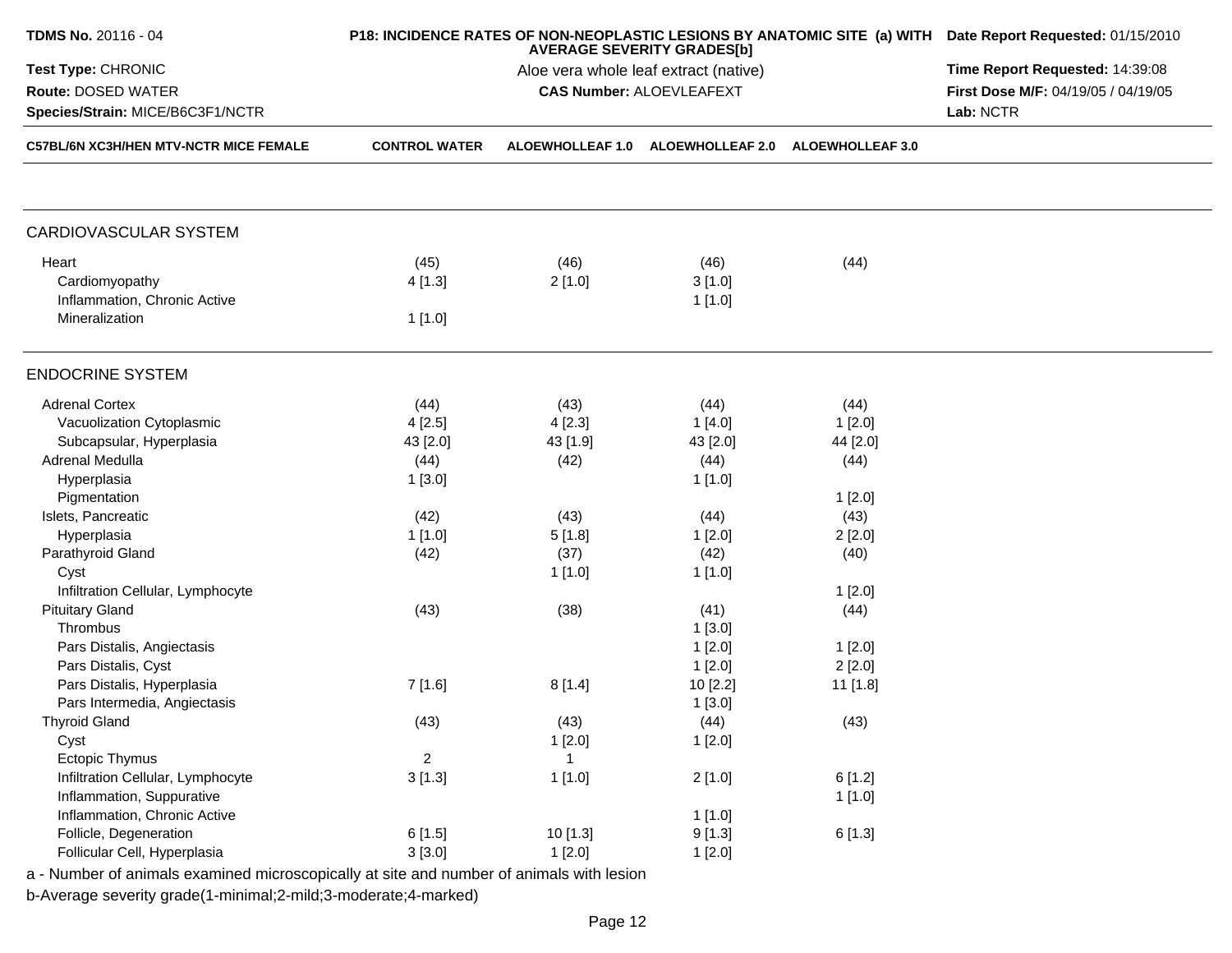| <b>TDMS No. 20116 - 04</b>                                                                                                                                                                                                                       |                                                                                                             | <b>AVERAGE SEVERITY GRADES[b]</b>                                                                  | P18: INCIDENCE RATES OF NON-NEOPLASTIC LESIONS BY ANATOMIC SITE (a) WITH Date Report Requested: 01/15/2010   |                                                                                                            |  |
|--------------------------------------------------------------------------------------------------------------------------------------------------------------------------------------------------------------------------------------------------|-------------------------------------------------------------------------------------------------------------|----------------------------------------------------------------------------------------------------|--------------------------------------------------------------------------------------------------------------|------------------------------------------------------------------------------------------------------------|--|
| Test Type: CHRONIC<br>Route: DOSED WATER<br>Species/Strain: MICE/B6C3F1/NCTR                                                                                                                                                                     |                                                                                                             | Time Report Requested: 14:39:08<br>First Dose M/F: 04/19/05 / 04/19/05<br>Lab: NCTR                |                                                                                                              |                                                                                                            |  |
| <b>C57BL/6N XC3H/HEN MTV-NCTR MICE FEMALE</b>                                                                                                                                                                                                    | <b>CONTROL WATER</b>                                                                                        | <b>ALOEWHOLLEAF 1.0</b>                                                                            | <b>ALOEWHOLLEAF 2.0</b>                                                                                      | <b>ALOEWHOLLEAF 3.0</b>                                                                                    |  |
| Follicular Cell, Hypertrophy                                                                                                                                                                                                                     | 1[3.0]                                                                                                      |                                                                                                    |                                                                                                              |                                                                                                            |  |
| <b>GENERAL BODY SYSTEM</b>                                                                                                                                                                                                                       |                                                                                                             |                                                                                                    |                                                                                                              |                                                                                                            |  |
| None                                                                                                                                                                                                                                             |                                                                                                             |                                                                                                    |                                                                                                              |                                                                                                            |  |
| <b>GENITAL SYSTEM</b>                                                                                                                                                                                                                            |                                                                                                             |                                                                                                    |                                                                                                              |                                                                                                            |  |
| <b>Clitoral Gland</b><br>Degeneration<br>Ovary<br>Atrophy<br>Autolysis<br>Cyst<br>Cyst, Multiple<br>Hemorrhage<br>Uterus<br>Angiectasis<br>Autolysis<br>Edema<br>Hydrometra<br>Thrombus<br>Endometrium, Hyperplasia, Cystic<br>Lumen, Dilatation | (44)<br>43 [3.9]<br>(44)<br>40 [3.9]<br>14[3.1]<br>1[4.0]<br>(46)<br>1[4.0]<br>1[4.0]<br>43 [3.0]<br>1[4.0] | (44)<br>44 [3.8]<br>(46)<br>39 [3.9]<br>1[4.0]<br>18 [3.1]<br>(45)<br>1[4.0]<br>1[2.0]<br>44 [2.8] | (44)<br>43 [3.9]<br>(45)<br>40 [3.9]<br>12 [3.0]<br>2[2.0]<br>1[2.0]<br>(44)<br>1[3.0]<br>1[2.0]<br>43 [3.1] | (42)<br>40 [3.8]<br>(44)<br>39 [3.8]<br>9[2.7]<br>2[4.0]<br>(45)<br>1[4.0]<br>1[4.0]<br>1[4.0]<br>43 [2.9] |  |
| <b>HEMATOPOIETIC SYSTEM</b>                                                                                                                                                                                                                      |                                                                                                             |                                                                                                    |                                                                                                              |                                                                                                            |  |
| <b>Bone Marrow</b><br>Fibrosis<br>Hyperplasia                                                                                                                                                                                                    | (43)<br>1[2.0]<br>7[2.6]                                                                                    | (43)<br>5[2.8]                                                                                     | (44)<br>5[2.4]                                                                                               | (43)<br>3[2.0]                                                                                             |  |
| Lymph Node<br>Axillary, Infiltration Cellular, Polymorphonuclear<br>Iliac, Hyperplasia, Lymphoid<br>Iliac, Infiltration Cellular, Plasma Cell                                                                                                    | (14)                                                                                                        | (15)<br>1[3.0]                                                                                     | (12)                                                                                                         | (13)<br>1[2.0]<br>1[2.0]                                                                                   |  |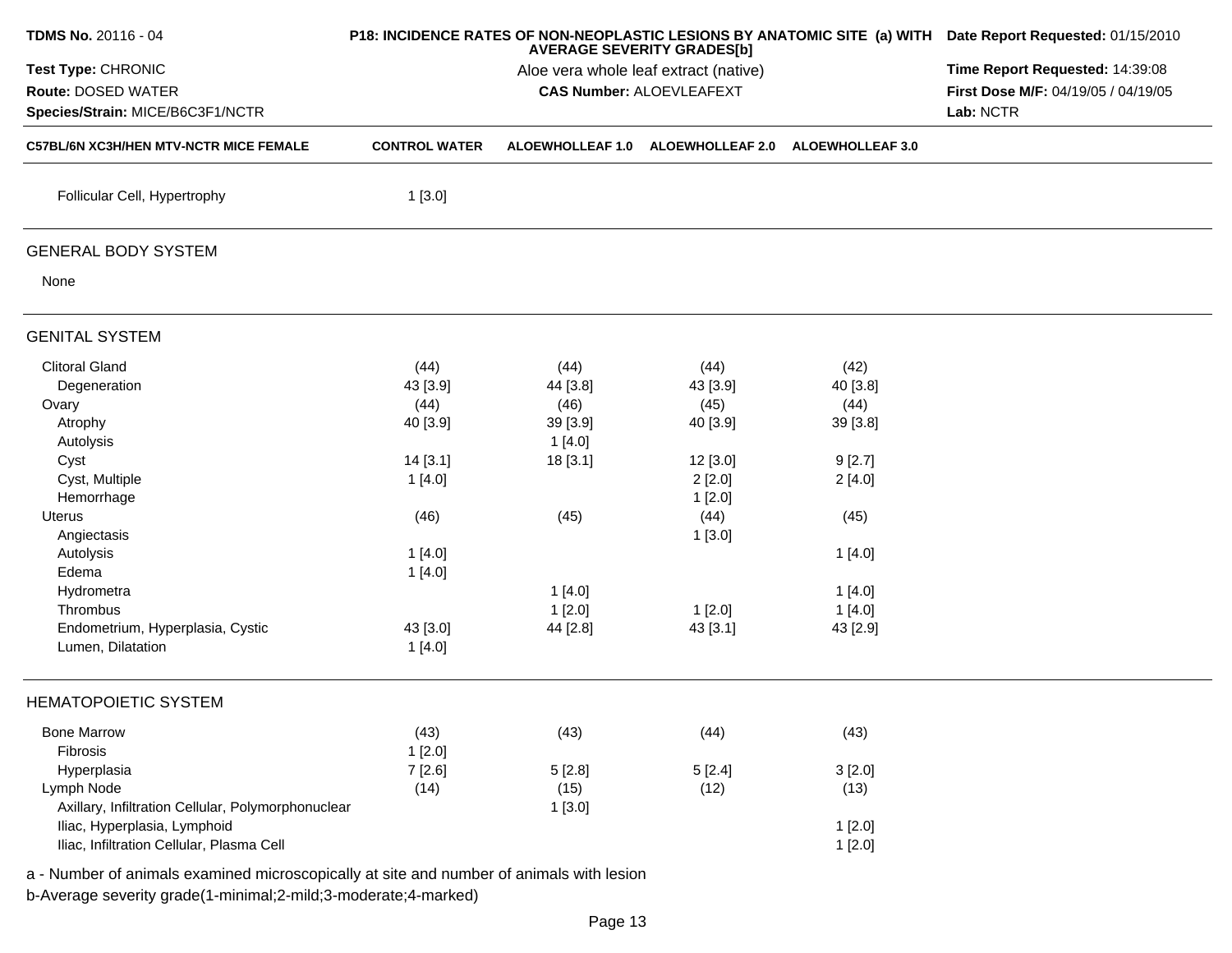| TDMS No. 20116 - 04                                                               |                                       | <b>AVERAGE SEVERITY GRADES[b]</b> | P18: INCIDENCE RATES OF NON-NEOPLASTIC LESIONS BY ANATOMIC SITE (a) WITH Date Report Requested: 01/15/2010 |                         |                                     |
|-----------------------------------------------------------------------------------|---------------------------------------|-----------------------------------|------------------------------------------------------------------------------------------------------------|-------------------------|-------------------------------------|
| Test Type: CHRONIC                                                                | Aloe vera whole leaf extract (native) |                                   |                                                                                                            |                         | Time Report Requested: 14:39:08     |
| <b>Route: DOSED WATER</b>                                                         |                                       |                                   | <b>CAS Number: ALOEVLEAFEXT</b>                                                                            |                         | First Dose M/F: 04/19/05 / 04/19/05 |
| Species/Strain: MICE/B6C3F1/NCTR<br><b>C57BL/6N XC3H/HEN MTV-NCTR MICE FEMALE</b> |                                       |                                   | Lab: NCTR                                                                                                  |                         |                                     |
|                                                                                   | <b>CONTROL WATER</b>                  | <b>ALOEWHOLLEAF 1.0</b>           | <b>ALOEWHOLLEAF 2.0</b>                                                                                    | <b>ALOEWHOLLEAF 3.0</b> |                                     |
| Iliac, Infiltration Cellular, Polymorphonuclear                                   |                                       |                                   |                                                                                                            | 1[2.0]                  |                                     |
| Lumbar, Hemorrhage                                                                |                                       |                                   |                                                                                                            | 2[2.0]                  |                                     |
| Lumbar, Hyperplasia, Lymphoid                                                     | 3[2.3]                                |                                   | 1[2.0]                                                                                                     | 5[1.8]                  |                                     |
| Lumbar, Infiltration Cellular, Plasma Cell                                        | 1[3.0]                                |                                   | 1[3.0]                                                                                                     |                         |                                     |
| Lumbar, Infiltration Cellular,<br>Polymorphonuclear                               | 2[2.5]                                | 1[3.0]                            |                                                                                                            |                         |                                     |
| Lumbar, Sinus, Dilatation                                                         |                                       |                                   |                                                                                                            | 1[2.0]                  |                                     |
| Renal, Hemorrhage                                                                 |                                       |                                   |                                                                                                            | 1[4.0]                  |                                     |
| Renal, Hyperplasia, Lymphoid                                                      | 2[2.5]                                |                                   |                                                                                                            | 1[3.0]                  |                                     |
| Renal, Infiltration Cellular, Polymorphonuclear                                   | 2[2.0]                                |                                   |                                                                                                            |                         |                                     |
| Lymph Node, Mandibular                                                            | (43)                                  | (44)                              | (45)                                                                                                       | (43)                    |                                     |
| Amyloid Deposition                                                                |                                       | 1[2.0]                            |                                                                                                            |                         |                                     |
| Hyperplasia, Lymphoid                                                             | 11 [1.8]                              | 13[1.5]                           | 12 [1.9]                                                                                                   | 14 [2.1]                |                                     |
| Infiltration Cellular, Lymphocyte                                                 |                                       | 1[1.0]                            |                                                                                                            |                         |                                     |
| Infiltration Cellular, Plasma Cell                                                | 1[2.0]                                | 2[2.5]                            |                                                                                                            |                         |                                     |
| Infiltration Cellular, Polymorphonuclear                                          | 1[2.0]                                |                                   | 1[2.0]                                                                                                     |                         |                                     |
| Lymph Node, Mesenteric                                                            | (43)                                  | (45)                              | (43)                                                                                                       | (42)                    |                                     |
| <b>Amyloid Deposition</b>                                                         |                                       | 1[2.0]                            |                                                                                                            |                         |                                     |
| Angiectasis                                                                       | 1[4.0]                                |                                   | 1[2.0]                                                                                                     |                         |                                     |
| Hemorrhage                                                                        |                                       | 1[2.0]                            |                                                                                                            | 2[3.0]                  |                                     |
| Hyperplasia, Lymphoid                                                             | 10 [2.0]                              | $12$ [1.8]                        | 14 [1.8]                                                                                                   | 16 [1.5]                |                                     |
| Infiltration Cellular, Plasma Cell                                                | 1[2.0]                                | 2[2.5]                            |                                                                                                            |                         |                                     |
| Sinus, Dilatation                                                                 |                                       |                                   |                                                                                                            | 1[2.0]                  |                                     |
| Spleen                                                                            | (44)                                  | (46)                              | (45)                                                                                                       | (44)                    |                                     |
| <b>Amyloid Deposition</b>                                                         |                                       | 1[3.0]                            |                                                                                                            |                         |                                     |
| Depletion Lymphoid                                                                |                                       |                                   |                                                                                                            | 1[3.0]                  |                                     |
| Fibrosis, Stromal                                                                 | 1[4.0]                                |                                   |                                                                                                            |                         |                                     |
| Hematopoietic Cell Proliferation                                                  | 16 [3.1]                              | 13 [2.8]                          | 9[3.3]                                                                                                     | 12 [2.7]                |                                     |
| Hyperplasia, Lymphoid                                                             | 20 [2.7]                              | 23 [2.5]                          | 21 [2.9]                                                                                                   | 24 [3.1]                |                                     |
| Necrosis                                                                          |                                       |                                   | 1[4.0]                                                                                                     |                         |                                     |
| Pigmentation                                                                      | 3[2.0]                                | 4[2.0]                            | 4[2.3]                                                                                                     | 5[2.2]                  |                                     |
| Thrombus                                                                          | 1[4.0]                                |                                   |                                                                                                            |                         |                                     |
| Thymus                                                                            | (41)                                  | (44)                              | (43)                                                                                                       | (41)                    |                                     |
| <b>Amyloid Deposition</b>                                                         |                                       | 1[2.0]                            |                                                                                                            |                         |                                     |
| Atrophy                                                                           | 10[3.1]                               | 14 [2.4]                          | 17 [2.4]                                                                                                   | 10 [2.5]                |                                     |
| Cyst                                                                              |                                       |                                   |                                                                                                            | 1[2.0]                  |                                     |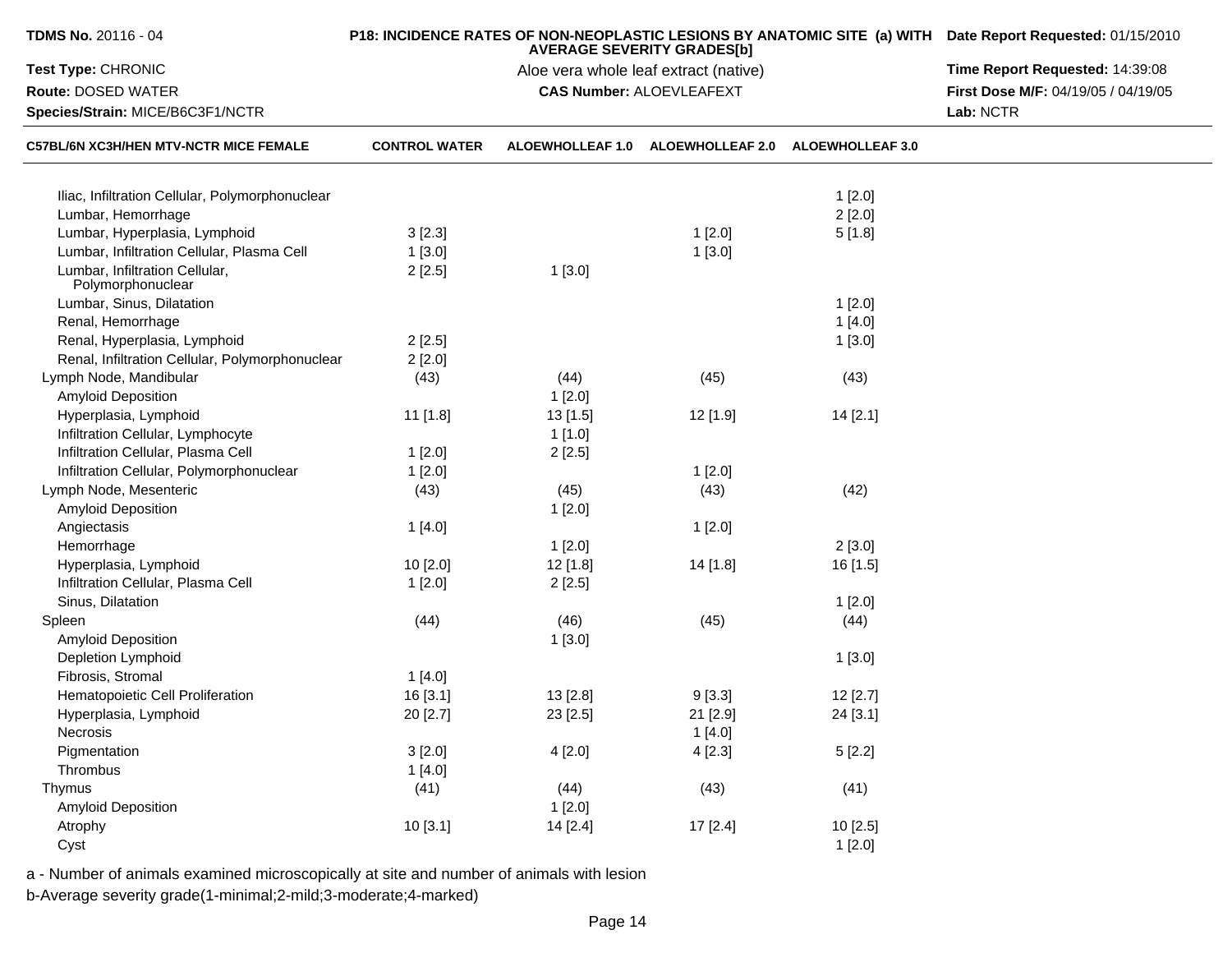|                      | Time Report Requested: 14:39:08                    |                                |                                                                                                                                                           |                                                                                                                                                                                                               |
|----------------------|----------------------------------------------------|--------------------------------|-----------------------------------------------------------------------------------------------------------------------------------------------------------|---------------------------------------------------------------------------------------------------------------------------------------------------------------------------------------------------------------|
|                      |                                                    |                                |                                                                                                                                                           |                                                                                                                                                                                                               |
|                      |                                                    |                                |                                                                                                                                                           | First Dose M/F: 04/19/05 / 04/19/05                                                                                                                                                                           |
|                      |                                                    |                                | Lab: NCTR                                                                                                                                                 |                                                                                                                                                                                                               |
| <b>CONTROL WATER</b> |                                                    |                                |                                                                                                                                                           |                                                                                                                                                                                                               |
| 8[2.3]               | 7[1.9]                                             | 8[1.9]                         | 12 [1.8]                                                                                                                                                  |                                                                                                                                                                                                               |
|                      |                                                    |                                | 1[3.0]                                                                                                                                                    |                                                                                                                                                                                                               |
|                      |                                                    |                                |                                                                                                                                                           |                                                                                                                                                                                                               |
| (44)<br>1[2.0]       | (43)                                               | (44)<br>1[2.0]                 | (44)                                                                                                                                                      |                                                                                                                                                                                                               |
|                      |                                                    | 1[2.0]                         | 1[2.0]                                                                                                                                                    |                                                                                                                                                                                                               |
| 4[2.3]               | 3[1.7]                                             | 3[1.7]                         | 3[2.3]                                                                                                                                                    |                                                                                                                                                                                                               |
|                      |                                                    | 1[3.0]                         |                                                                                                                                                           |                                                                                                                                                                                                               |
|                      |                                                    |                                |                                                                                                                                                           |                                                                                                                                                                                                               |
| (47)                 | (46)                                               | (48)                           | (46)                                                                                                                                                      |                                                                                                                                                                                                               |
| (0)                  | (2)                                                | (2)<br>1[4.0]                  | (0)                                                                                                                                                       |                                                                                                                                                                                                               |
|                      |                                                    |                                |                                                                                                                                                           |                                                                                                                                                                                                               |
| (43)                 | (44)                                               | (44)                           | (43)                                                                                                                                                      |                                                                                                                                                                                                               |
| 2[2.0]               | 1[1.0]                                             | 2[2.5]                         | 1[2.0]                                                                                                                                                    |                                                                                                                                                                                                               |
|                      |                                                    |                                |                                                                                                                                                           |                                                                                                                                                                                                               |
|                      |                                                    |                                |                                                                                                                                                           |                                                                                                                                                                                                               |
| 24 [1.2]             | 30[1.1]                                            | 24 [1.2]                       | 1[1.0]<br>27 [1.0]                                                                                                                                        |                                                                                                                                                                                                               |
|                      | 1[2.0]<br>2[2.0]<br>(44)<br>1[2.0]<br>(43)<br>(43) | (46)<br>1[3.0]<br>(44)<br>(44) | <b>AVERAGE SEVERITY GRADES[b]</b><br>Aloe vera whole leaf extract (native)<br><b>CAS Number: ALOEVLEAFEXT</b><br>2[2.0]<br>(45)<br>2[1.5]<br>(44)<br>(44) | P18: INCIDENCE RATES OF NON-NEOPLASTIC LESIONS BY ANATOMIC SITE (a) WITH Date Report Requested: 01/15/2010<br>ALOEWHOLLEAF 1.0 ALOEWHOLLEAF 2.0 ALOEWHOLLEAF 3.0<br>(44)<br>1[4.0]<br>(43)<br>1 [1.0]<br>(43) |

RESPIRATORY SYSTEM

a - Number of animals examined microscopically at site and number of animals with lesionb-Average severity grade(1-minimal;2-mild;3-moderate;4-marked)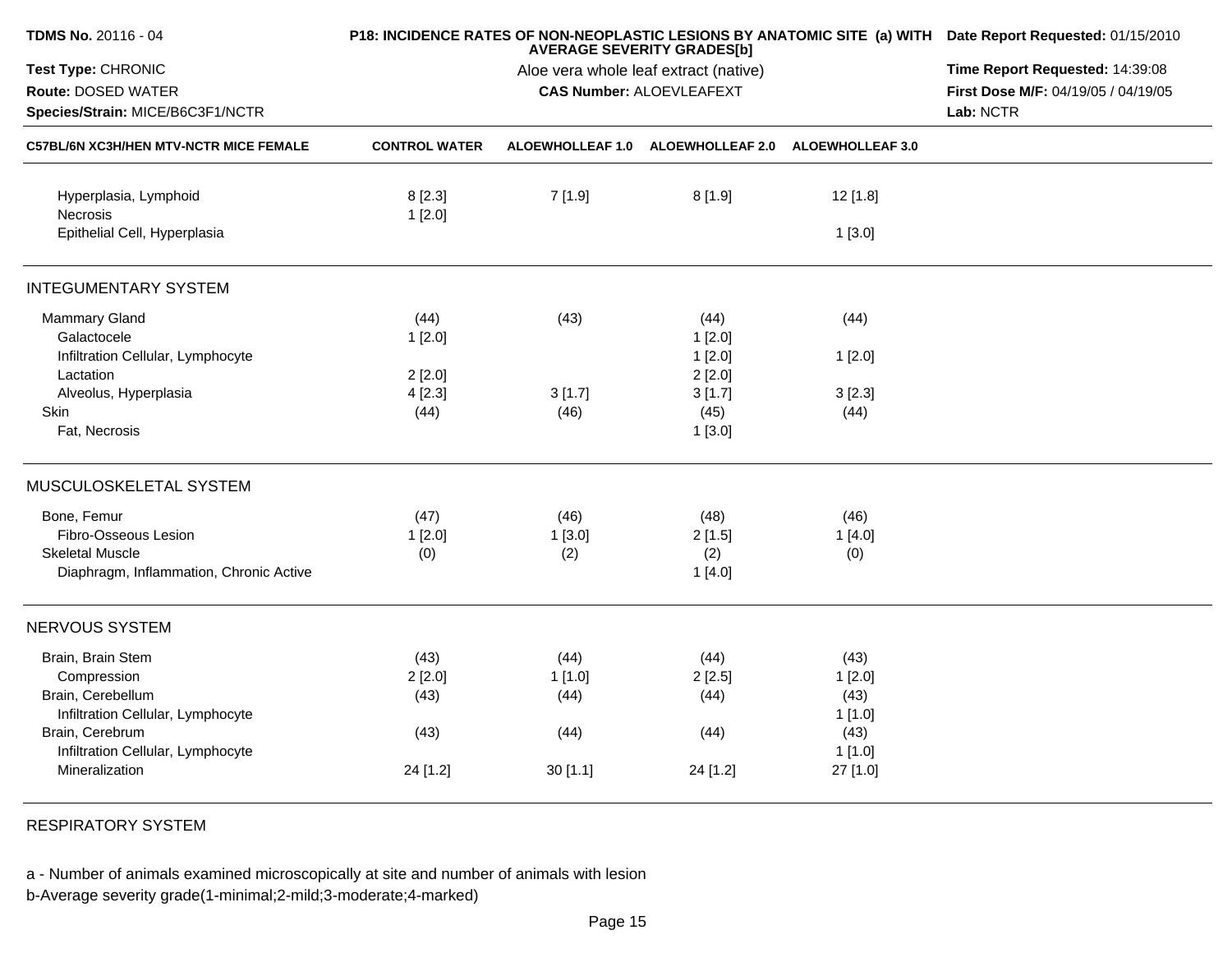| <b>TDMS No. 20116 - 04</b>                                                               |                      | P18: INCIDENCE RATES OF NON-NEOPLASTIC LESIONS BY ANATOMIC SITE (a) WITH Date Report Requested: 01/15/2010<br>Time Report Requested: 14:39:08 |                                                    |        |                                     |
|------------------------------------------------------------------------------------------|----------------------|-----------------------------------------------------------------------------------------------------------------------------------------------|----------------------------------------------------|--------|-------------------------------------|
| Test Type: CHRONIC                                                                       |                      |                                                                                                                                               |                                                    |        |                                     |
| Route: DOSED WATER                                                                       |                      |                                                                                                                                               | <b>CAS Number: ALOEVLEAFEXT</b>                    |        | First Dose M/F: 04/19/05 / 04/19/05 |
| Species/Strain: MICE/B6C3F1/NCTR<br><b>C57BL/6N XC3H/HEN MTV-NCTR MICE FEMALE</b>        |                      | Lab: NCTR                                                                                                                                     |                                                    |        |                                     |
|                                                                                          | <b>CONTROL WATER</b> |                                                                                                                                               | ALOEWHOLLEAF 1.0 ALOEWHOLLEAF 2.0 ALOEWHOLLEAF 3.0 |        |                                     |
| Lung                                                                                     | (45)                 | (45)                                                                                                                                          | (46)                                               | (44)   |                                     |
| Autolysis                                                                                | 1[4.0]               |                                                                                                                                               | 1[4.0]                                             |        |                                     |
| Congestion                                                                               |                      |                                                                                                                                               |                                                    | 1[4.0] |                                     |
| Hemorrhage                                                                               | 2[3.0]               | 1[4.0]                                                                                                                                        |                                                    |        |                                     |
| Infiltration Cellular, Histiocyte                                                        | 5[2.4]               | 4[2.0]                                                                                                                                        | 3[1.7]                                             | 1[1.0] |                                     |
| Infiltration Cellular, Lymphocyte                                                        | 4 [1.8]              | 2[1.5]                                                                                                                                        | 2[2.0]                                             | 3[1.7] |                                     |
| Inflammation, Chronic                                                                    |                      | 1[1.0]                                                                                                                                        |                                                    |        |                                     |
| Inflammation, Chronic Active                                                             | 2[2.5]               | 1[2.0]                                                                                                                                        |                                                    | 1[2.0] |                                     |
| Metaplasia, Osseous                                                                      |                      | 1[1.0]                                                                                                                                        |                                                    |        |                                     |
| Mineralization                                                                           |                      |                                                                                                                                               | 1[1.0]                                             |        |                                     |
| Alveolar Epithelium, Hyperplasia                                                         |                      |                                                                                                                                               | 2[3.0]                                             | 1[1.0] |                                     |
| Nose                                                                                     | (45)                 | (44)                                                                                                                                          | (45)                                               | (45)   |                                     |
| <b>Hyaline Droplet</b>                                                                   | $12$ [1.3]           | $12$ [1.2]                                                                                                                                    | 17[1.1]                                            | 9[1.6] |                                     |
| Inflammation, Chronic Active                                                             | 1[2.0]               |                                                                                                                                               |                                                    |        |                                     |
| SPECIAL SENSES SYSTEM                                                                    |                      |                                                                                                                                               |                                                    |        |                                     |
| Eye                                                                                      | (42)                 | (43)                                                                                                                                          | (44)                                               | (42)   |                                     |
| Cataract                                                                                 | 2[1.0]               |                                                                                                                                               | 2[1.0]                                             |        |                                     |
| <b>Phthisis Bulbi</b>                                                                    |                      | 1 [4.0]                                                                                                                                       |                                                    |        |                                     |
| Cornea, Inflammation, Chronic Active                                                     | 1[2.0]               |                                                                                                                                               |                                                    |        |                                     |
| Cornea, Ulcer                                                                            | 1[4.0]               |                                                                                                                                               |                                                    |        |                                     |
| Harderian Gland                                                                          | (43)                 | (43)                                                                                                                                          | (44)                                               | (43)   |                                     |
| Hyperplasia                                                                              |                      |                                                                                                                                               |                                                    | 1[2.0] |                                     |
| Infiltration Cellular, Lymphocyte                                                        | 6[1.2]               | 5[1.0]                                                                                                                                        | 5[1.0]                                             | 5[1.2] |                                     |
| Epithelium, Hyperplasia                                                                  |                      | 2[1.5]                                                                                                                                        |                                                    |        |                                     |
| <b>Lacrimal Gland</b>                                                                    | (1)                  | (0)                                                                                                                                           | (0)                                                | (0)    |                                     |
| Infiltration Cellular, Lymphocyte                                                        | 1[2.0]               |                                                                                                                                               |                                                    |        |                                     |
| <b>URINARY SYSTEM</b>                                                                    |                      |                                                                                                                                               |                                                    |        |                                     |
| Kidney                                                                                   | (44)                 | (43)                                                                                                                                          | (46)                                               | (44)   |                                     |
| <b>Amyloid Deposition</b>                                                                | 1[4.0]               | 1[4.0]                                                                                                                                        |                                                    | 2[3.5] |                                     |
| Autolysis                                                                                | 1[4.0]               |                                                                                                                                               |                                                    | 1[4.0] |                                     |
| Cyst, Multiple                                                                           |                      | 1[4.0]                                                                                                                                        |                                                    |        |                                     |
| a - Number of animals examined microscopically at site and number of animals with lesion |                      |                                                                                                                                               |                                                    |        |                                     |
| b-Average severity grade(1-minimal;2-mild;3-moderate;4-marked)                           |                      |                                                                                                                                               |                                                    |        |                                     |
|                                                                                          |                      |                                                                                                                                               |                                                    |        |                                     |